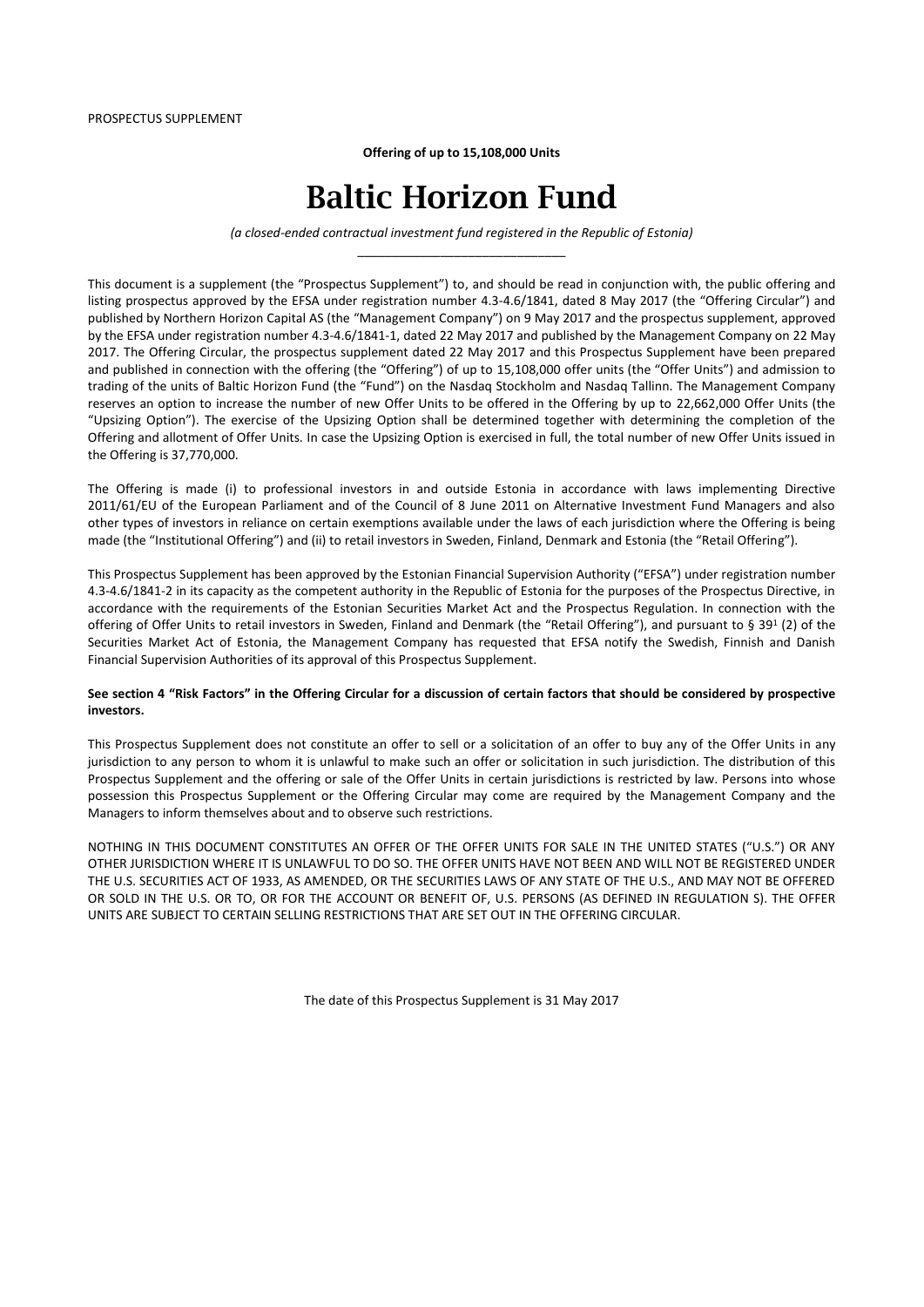### 1. GENERAL

Capitalised terms and phrases used in this Prospectus Supplement have the same meaning given to them in the Offering Circular, unless otherwise defined herein. Any statement contained in the Offering Circular shall be deemed to be modified or superseded to the extent that a statement contained in this document modifies or supersedes such statement. To the extent that there is any inconsistency between any statement in or incorporated by reference in this document and any other statement in or incorporated by reference in the Offering Circular, the statements in or incorporated by reference in this document will prevail.

The Management Company accepts responsibility for the information contained in this Prospectus Supplement. To the best of the knowledge and belief of the Management Company, having taken all reasonable care to ensure that such is the case, the information contained in this Prospectus Supplement is in accordance with the facts and contains no omission likely to affect its import. The contents of this Prospectus Supplement are not to be construed as legal, business or tax advice. Each prospective investor should consult with its own legal adviser, business adviser or tax adviser as to legal, business and tax advice.

Except as disclosed in this Prospectus Supplement, no other significant new factor, material mistake or inaccuracy relating to information included in the Offering Circular has arisen or been noted, as the case may be, since the publication of the Offering Circular.

This Prospectus Supplement is being published:

- (i) to extend the Offer Period and related key dates of the Offering;
- (ii) to amend the Offer Price of the Offering;
- (iii) to provide the updated summary of the Offering Circular which includes the new information disclosed in this Offering Supplement. Only two elements of the Summary have been updated: section C11 "Admission to trading" and E3 "Terms and conditions of the Offering".

This Prospectus Supplement will be published on the Website and on the website of the EFSA (www.fi.ee). A paper copy of this Offering Circular can be obtained from Catella Bank S.A. until the end of the Offer Period.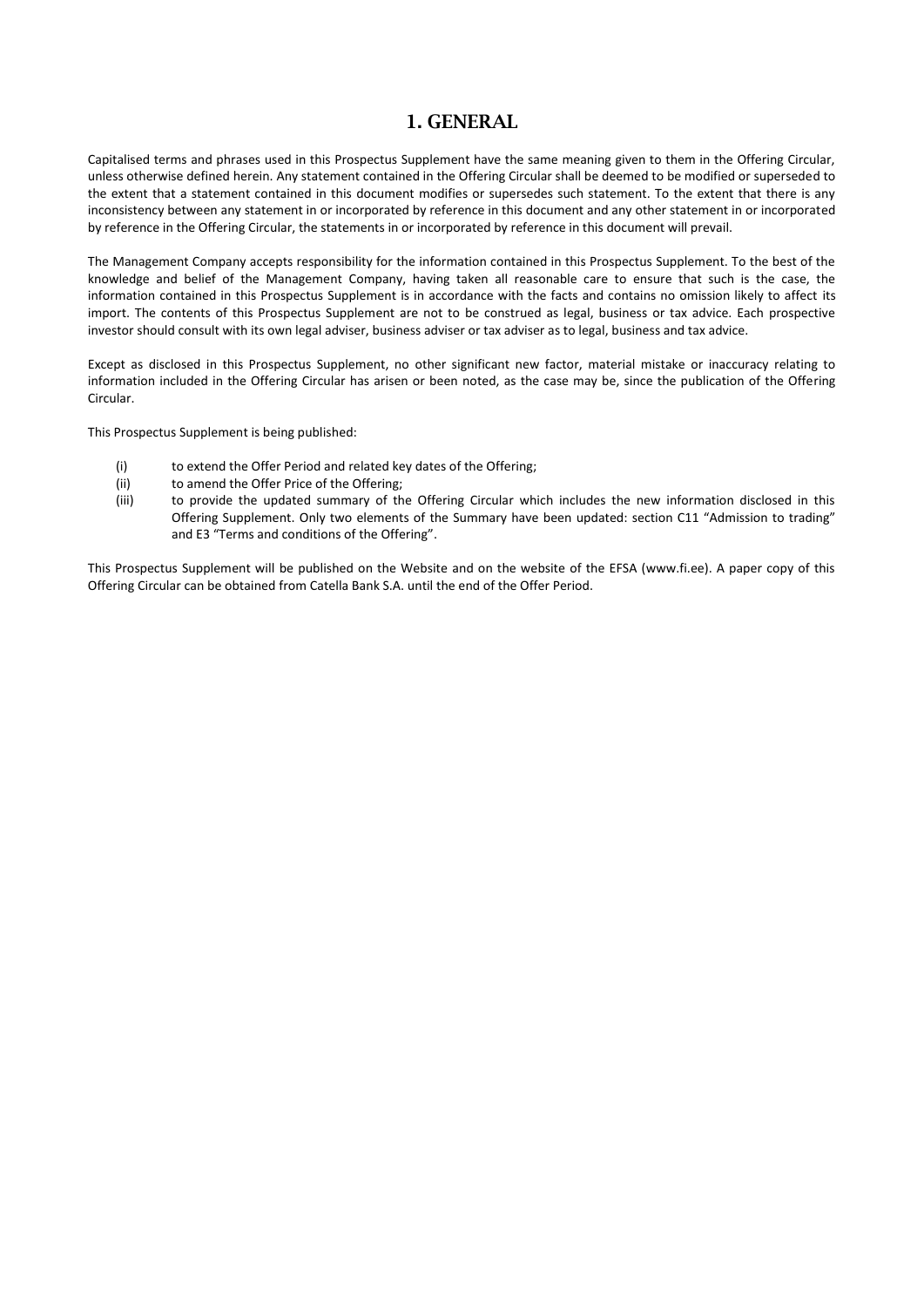### 2. UPDATED SUMMARY

#### of the Offering Circular of Baltic Horizon Fund dated 8 May 2017 and as supplemented with the Prospectus Supplements dated 22 May 2017 and 31 May 2017.

This Summary is made up of disclosure requirements known as "Elements" in accordance with the Annex XXII (Disclosure Requirements in Summaries) of the Prospectus Regulation. These elements are numbered in Sections  $A - E (A.1 - E.7)$  below. This Summary contains all the Elements required to be included in a summary for this type of securities and issuer. Because some Elements are not required to be addressed, there may be gaps in the numbering sequence of the Elements. Even though an Element may be required to be inserted in the Summary because of the type of securities and issuer, it is possible that no relevant information can be given regarding the Element. In this case a short description of the Element is included in the Summary with the mention 'not applicable'.

#### Section A - Introduction and Warnings

| A.1 | <b>Warning</b>           | This summary should be read as an introduction to the Offering Circular. The summary information<br>set out below is based on, should be read in conjunction with, and is qualified in its entirety by, the<br>full text of this Offering Circular, including the financial information presented herein. Any<br>consideration to invest in the Offer Units should be based on consideration of the Offering Circular<br>as a whole by the investor. Where a claim relating to the information contained in the Offering<br>Circular is brought before a court, the plaintiff investor might, under the applicable law, have to<br>bear the costs of translating the Offering Circular in the course of the legal proceedings or before<br>such proceedings are initiated. No person assumes civil liability for this summary or the<br>information herein, unless it is misleading, inaccurate or inconsistent when read together with the<br>other parts of the Offering Circular, or does not provide key information to allow investment<br>decision making. |
|-----|--------------------------|------------------------------------------------------------------------------------------------------------------------------------------------------------------------------------------------------------------------------------------------------------------------------------------------------------------------------------------------------------------------------------------------------------------------------------------------------------------------------------------------------------------------------------------------------------------------------------------------------------------------------------------------------------------------------------------------------------------------------------------------------------------------------------------------------------------------------------------------------------------------------------------------------------------------------------------------------------------------------------------------------------------------------------------------------------------|
| A.2 | Consent by the<br>issuer | Not applicable                                                                                                                                                                                                                                                                                                                                                                                                                                                                                                                                                                                                                                                                                                                                                                                                                                                                                                                                                                                                                                                   |

#### Section B - Issuer

| B.1 | Legal and<br>commercial name | <b>Baltic Horizon Fund</b>                                                                                                                                                                                                                                                                                                                                                                                                                                                                                                                                                                                                                                                                                                                                                                                                                                                                                                                                                                                                                                                                    |
|-----|------------------------------|-----------------------------------------------------------------------------------------------------------------------------------------------------------------------------------------------------------------------------------------------------------------------------------------------------------------------------------------------------------------------------------------------------------------------------------------------------------------------------------------------------------------------------------------------------------------------------------------------------------------------------------------------------------------------------------------------------------------------------------------------------------------------------------------------------------------------------------------------------------------------------------------------------------------------------------------------------------------------------------------------------------------------------------------------------------------------------------------------|
| B.2 | Domicile, legal              | The Fund is a public closed-ended contractual investment fund. The Fund is a real estate fund.                                                                                                                                                                                                                                                                                                                                                                                                                                                                                                                                                                                                                                                                                                                                                                                                                                                                                                                                                                                                |
|     | form and                     |                                                                                                                                                                                                                                                                                                                                                                                                                                                                                                                                                                                                                                                                                                                                                                                                                                                                                                                                                                                                                                                                                               |
|     | legislation                  | The Fund is registered in the Republic of Estonia.                                                                                                                                                                                                                                                                                                                                                                                                                                                                                                                                                                                                                                                                                                                                                                                                                                                                                                                                                                                                                                            |
| B.3 | <b>Key factors relating</b>  | The Fund is a real estate fund and invests directly or indirectly in real estate located in Estonia,                                                                                                                                                                                                                                                                                                                                                                                                                                                                                                                                                                                                                                                                                                                                                                                                                                                                                                                                                                                          |
|     | to the Fund and its          | Latvia, and Lithuania, with a particular focus on the capitals - Tallinn, Riga, and Vilnius. See more                                                                                                                                                                                                                                                                                                                                                                                                                                                                                                                                                                                                                                                                                                                                                                                                                                                                                                                                                                                         |
|     | activities                   | information on the Fund's investment policy in Element B.34 below.                                                                                                                                                                                                                                                                                                                                                                                                                                                                                                                                                                                                                                                                                                                                                                                                                                                                                                                                                                                                                            |
|     |                              | The Fund Rules were registered with Estonian Financial Supervision Authority on 23 May 2016. The<br>Fund completed an initial public offering on 29 June 2016 raising EUR 21.0m of proceeds for<br>acquisitions of new properties. On 30 June 2016 the Fund merged with BOF and took over all<br>assets and liabilities of BOF including its property portfolio of 5 commercial properties. Unit-<br>holders of BOF became Unit-holders of the Fund as units of BOF were converted into Units of the<br>Fund at a ratio of 1:100. BOF was a closed-ended contractual real estate investment fund<br>registered in Estonia with the Estonian Financial Supervision Authority on 1 September 2010. On 6<br>July 2016 Units of the Fund were listed on Nasdaq Tallinn. On 30 November 2016 the Fund<br>completed a secondary public offering raising EUR 19.6m of new equity for investing into new<br>properties. On 23 December 2016 the Fund Units were secondary listed on Nasdaq Stockholm.<br>The Fund generates returns to the Unit-holders by investing in commercial real estate assets |
|     |                              | primarily at central and strategic locations in the Baltic capital cities. The Fund focuses on fully-<br>developed premium office and retail properties with high-quality tenants mix, low vacancy and<br>stable and strong cash flows. The Fund generates revenue by leasing out space at its properties to<br>tenants. Constant flow of rental income is the basis for the Fund to distribute dividends to its Unit-<br>holders. The Fund seeks to become the largest commercial property owner in the Baltics. In the<br>longer term it targets to reach a property portfolio size of EUR 1,000m and NAV of EUR 500m in<br>order to maximize Unit-holder returns through cost efficiencies, ensure high liquidity of its Units<br>and increase diversification across properties, tenants, property classes and cities.                                                                                                                                                                                                                                                                    |
|     |                              | The Fund's investment strategy aims to take advantage of higher property yields in the Baltics.<br>According to Colliers, prime yields for office and retail properties in the Baltic capitals stood at 6.5-<br>6.8% at the end of 2016. They exceeded yields in Nordic capitals by approximately 2.5% and                                                                                                                                                                                                                                                                                                                                                                                                                                                                                                                                                                                                                                                                                                                                                                                    |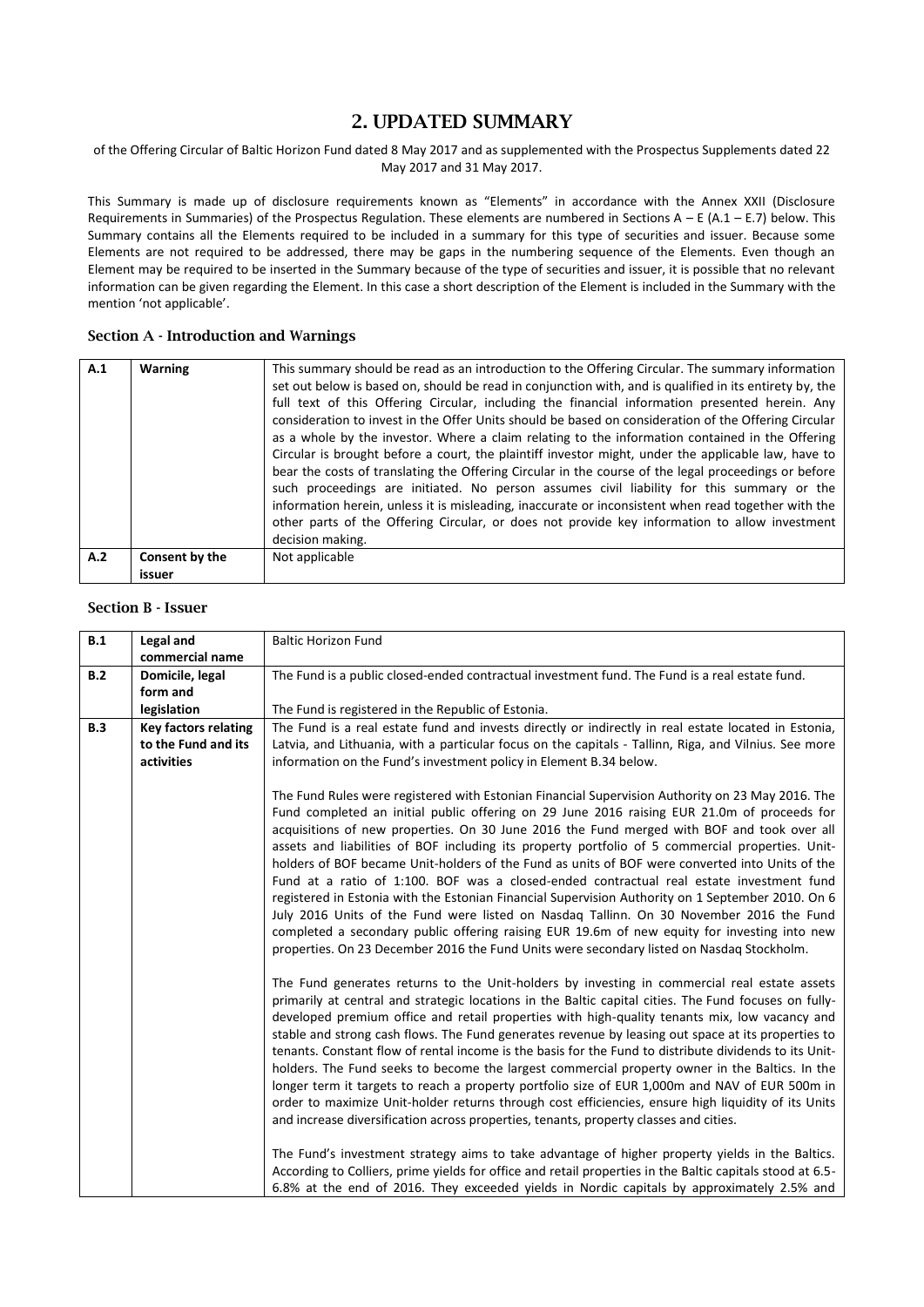|             |                           | Warsaw and Prague by approximately 1.5%. Higher property yields enable the Fund to generate<br>greater cash returns, which are paid out to Unit-holders as dividends, and also offer a potential for<br>capital appreciation due to possible compression in the Baltic yields. The Fund targets a debt level<br>of 50% of the value of its properties enabling to leverage returns to Unit-holders and utilize<br>currently low market interest rates. Dividends are targeted to yield 7-9% of invested equity per<br>annum, payable on a quarterly basis.                                                                                                                                                                                                                                                                                                                             |
|-------------|---------------------------|----------------------------------------------------------------------------------------------------------------------------------------------------------------------------------------------------------------------------------------------------------------------------------------------------------------------------------------------------------------------------------------------------------------------------------------------------------------------------------------------------------------------------------------------------------------------------------------------------------------------------------------------------------------------------------------------------------------------------------------------------------------------------------------------------------------------------------------------------------------------------------------|
|             |                           | The focus on the Baltic commercial real estate is also based on positive leasing trends: low<br>vacancy, gradually growing rent rates and a significant and still increasing presence of large<br>international tenants. In addition, rising activity in the Baltic property transaction market leads to<br>greater availability of potential acquisition targets which is important for the implementation of<br>the Fund's investment strategy.                                                                                                                                                                                                                                                                                                                                                                                                                                      |
|             |                           | The Fund's geographical focus on the Baltics is supported by the stable macroeconomic situation in<br>the region. All three Baltic countries are members of the EU and have euro as a national currency.<br>Their economies have been growing at a considerably higher pace than the EU average. Ranked by<br>real GDP growth over 2000-2016 (Eurostat), they are in the top 8 of the fastest expanding<br>members of the EU. The EC forecasts economic growth in the Baltics to continue outperforming<br>the EU average. Furthermore, government debt and private debt levels of the Baltic countries are<br>among the lowest in the EU. Government debt to GDP ratio of Lithuania, the highest of the three,<br>stood at 41% at the end of 2016 – substantially below the EU average of 85% (according to the EC).                                                                  |
| <b>B.4a</b> | <b>Significant trends</b> | The growth of the GDP of Baltic countries has significantly outperformed EU average. Over the<br>period from 2000 to 2016, annual real GDP growth averaged 4.0% in Lithuania (the 3rd fastest in<br>the EU), 3.6% in Latvia (the 5 <sup>th</sup> fastest) and 3.2% in Estonia (the 8 <sup>th</sup> fastest). In contrast, the overall<br>EU's GDP expanded by only 1.3% real per annum over the same period. The EC forecasts that<br>buoyed by growing private consumption and a rebound in investments the Baltic economies will<br>continue expanding at a considerably faster pace than EU as a whole. The EU is expected to<br>achieve real GDP growth of 1.8% in 2017 and 2018 whereas Lithuania is forecast to deliver growth<br>of 2.9% in 2017 and 2.8% in 2018, Latvia to increase by 2.8% in 2017 and 3.0% in 2018 and Estonia<br>to grow by 2.2% in 2017 and 2.6% in 2018. |
|             |                           | Government finances of the Baltic States stand out in the European context as prudent, fiscally<br>responsible and not overburden by debt. The Baltic countries have one of the lowest government<br>debt levels in the EU. Whereas the overall EU had a gross debt to GDP ratio of 85% at the end of<br>2016, Estonia's government debt amounted to only 10% of GDP (the lowest in the EU), Latvia's<br>39% (the 7 <sup>th</sup> lowest) and Lithuania's 41% (the 8 <sup>th</sup> lowest).                                                                                                                                                                                                                                                                                                                                                                                            |
|             |                           | The activity in the Baltic property transaction market grew rapidly in recent years. According to<br>Colliers, the turnover of property transactions, aggregated for all three Baltic countries, reached an<br>all-time record of 1.4bn in 2015 and remained high at EUR 1.2bn in 2016. Office and retail<br>properties together constituted approximately two thirds of the transaction volume in 2016.                                                                                                                                                                                                                                                                                                                                                                                                                                                                               |
|             |                           | Prime yields in the Baltic capital cities have been gradually declining since 2010 on the back of<br>stable and growing economy, improving real estate market fundamentals (declining vacancy and<br>increasing rent rates), falling borrowing costs and high demand for cash flow-generating assets in a<br>low interest rate environment. At the end of 2016 prime yields for office and retail properties<br>stood at 6.8% in Riga, 6.75% in Vilnius and 6.5% in Tallinn. Despite a downward trend, yields in the<br>Baltic capitals are still considerably higher than in Poland and even more so than in Nordics.<br>Colliers estimates that at the end of 2016 prime yields for office and retail (SCs) properties were<br>5.25% in Warsaw, 4.25-5.25% in Copenhagen, 3.9-4.25% in Oslo and 3.5-4.0% in Stockholm.                                                               |
|             |                           | Stock of modern office space in the Baltic capital cities increased by 9% to 1,765 thousand sqm of<br>GLA in 2016. Office vacancy stood at 4.5% in Riga, 6.3% in Vilnius and 6.9% in Tallinn. Development<br>activity has picked up recently in Vilnius and Tallinn office markets as growth in demand for office<br>premises has outpaced additions to supply. The demand has been supported by launches of new<br>shared service centers of international companies, especially in Vilnius. A significant part of office<br>buildings under construction are pre-let.                                                                                                                                                                                                                                                                                                                |
|             |                           | Retail space (in shopping centers) in the Baltic capitals rose by 5% to 1,870 thousand sqm of GLA in<br>2016. Vacancy rates in SCs were low - 2.7% in Riga, 1.6% in Vilnius and 1.0% in Tallinn. The most<br>successful SCs in the Baltic capital cities effectively had no vacant space. Demand for retail space<br>has been supported by increasing household consumption which has been the main driver of<br>economic growth in the Baltics in recent years. In 2014-2016 retail trade (excl. motor vehicles and                                                                                                                                                                                                                                                                                                                                                                   |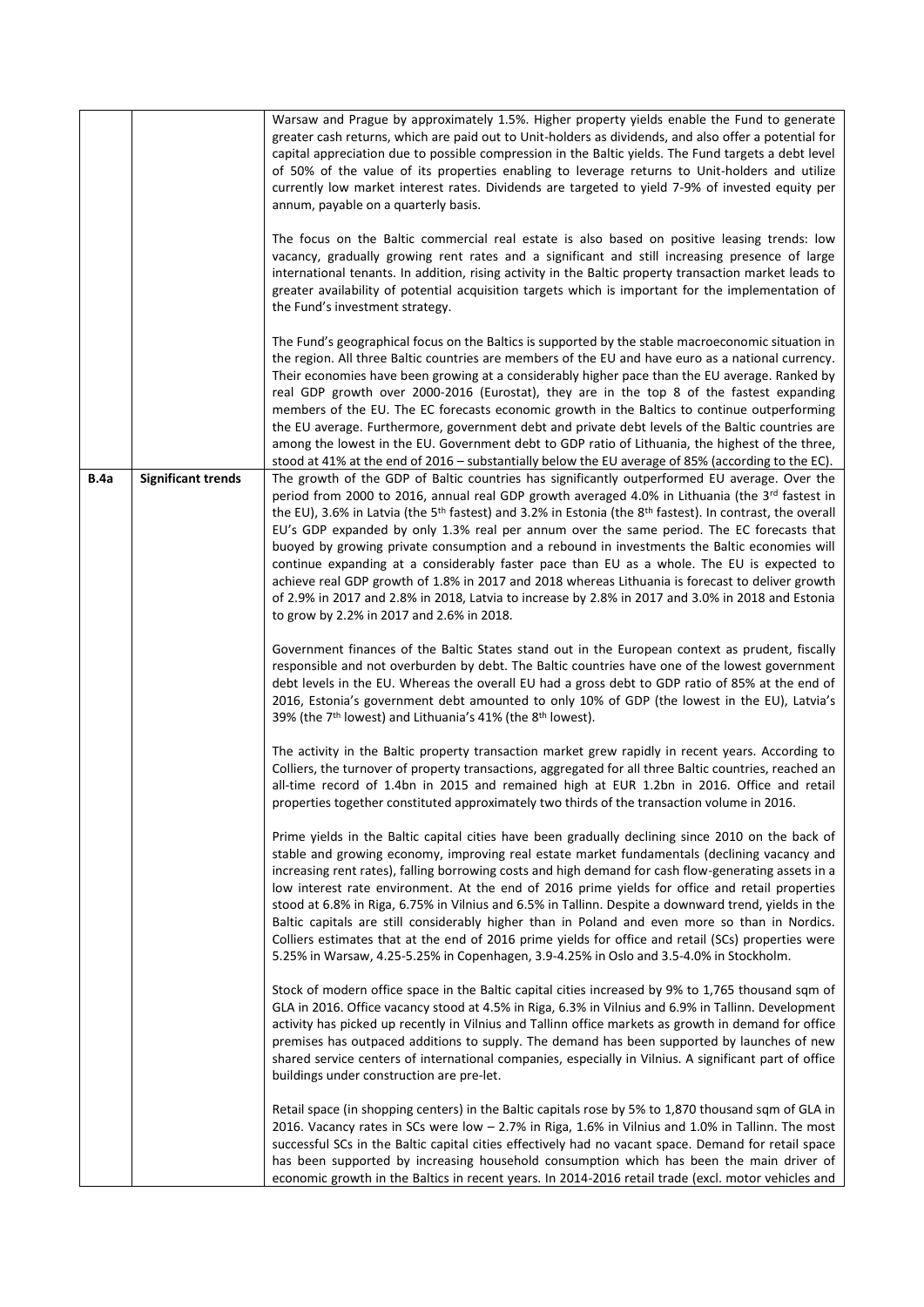|            |                                                        | motorcycles) was expanding yearly by 4.8% real on average in the Baltic countries exceeding 2.7%                                                                                                                                                                                                                                                                                                                                                                                                                                                                                                                                                                                                                                                                                                                                                                                                                                                                                                                                                                                                                                                                                                                                                                                                                                                                                                                                                                                                                                                                                                                                                                                                                                                                      |                                                             |          |       |            |            |  |  |  |
|------------|--------------------------------------------------------|-----------------------------------------------------------------------------------------------------------------------------------------------------------------------------------------------------------------------------------------------------------------------------------------------------------------------------------------------------------------------------------------------------------------------------------------------------------------------------------------------------------------------------------------------------------------------------------------------------------------------------------------------------------------------------------------------------------------------------------------------------------------------------------------------------------------------------------------------------------------------------------------------------------------------------------------------------------------------------------------------------------------------------------------------------------------------------------------------------------------------------------------------------------------------------------------------------------------------------------------------------------------------------------------------------------------------------------------------------------------------------------------------------------------------------------------------------------------------------------------------------------------------------------------------------------------------------------------------------------------------------------------------------------------------------------------------------------------------------------------------------------------------|-------------------------------------------------------------|----------|-------|------------|------------|--|--|--|
|            |                                                        | rise in the EU and 2.0% in the euro area. Development activity in retail property sector has been                                                                                                                                                                                                                                                                                                                                                                                                                                                                                                                                                                                                                                                                                                                                                                                                                                                                                                                                                                                                                                                                                                                                                                                                                                                                                                                                                                                                                                                                                                                                                                                                                                                                     |                                                             |          |       |            |            |  |  |  |
|            |                                                        | modest and below one in Vilnius and Tallinn office markets.<br>Not applicable                                                                                                                                                                                                                                                                                                                                                                                                                                                                                                                                                                                                                                                                                                                                                                                                                                                                                                                                                                                                                                                                                                                                                                                                                                                                                                                                                                                                                                                                                                                                                                                                                                                                                         |                                                             |          |       |            |            |  |  |  |
| <b>B.5</b> | Group                                                  |                                                                                                                                                                                                                                                                                                                                                                                                                                                                                                                                                                                                                                                                                                                                                                                                                                                                                                                                                                                                                                                                                                                                                                                                                                                                                                                                                                                                                                                                                                                                                                                                                                                                                                                                                                       |                                                             |          |       |            |            |  |  |  |
| <b>B.6</b> | <b>Unitholders</b>                                     |                                                                                                                                                                                                                                                                                                                                                                                                                                                                                                                                                                                                                                                                                                                                                                                                                                                                                                                                                                                                                                                                                                                                                                                                                                                                                                                                                                                                                                                                                                                                                                                                                                                                                                                                                                       | Holdings in the Fund are not notifiable under Estonian law. |          |       |            |            |  |  |  |
|            |                                                        | All Units rank pari passu without preference or priority among themselves.                                                                                                                                                                                                                                                                                                                                                                                                                                                                                                                                                                                                                                                                                                                                                                                                                                                                                                                                                                                                                                                                                                                                                                                                                                                                                                                                                                                                                                                                                                                                                                                                                                                                                            |                                                             |          |       |            |            |  |  |  |
|            |                                                        | To the extent known to the Management Company, no Unit-holder holds majority of the Units and<br>controls the Fund.                                                                                                                                                                                                                                                                                                                                                                                                                                                                                                                                                                                                                                                                                                                                                                                                                                                                                                                                                                                                                                                                                                                                                                                                                                                                                                                                                                                                                                                                                                                                                                                                                                                   |                                                             |          |       |            |            |  |  |  |
| B.7        | <b>Selected historical</b><br>financial<br>information | On 30 June 2016 the Fund merged with BOF and took over all assets and liabilities of BOF. Units of<br>BOF were converted into units of the Fund at a ratio of 1:100 (1 unit of BOF was exchanged into<br>100 units of the Fund). At the time of the Merger, the Fund had no assets and liabilities of its own.<br>Thus, historical financial and operational performance of BOF prior to the Merger is directly<br>comparable the Fund's performance after the Merger. In the Fund's audited consolidated financial<br>statements for the year ended 31 December 2016, BOF's financial results prior to the Merger are<br>presented as those of the Fund. For these reasons, in this Offering Circular past results of BOF are<br>presented as results of the Fund.<br>The consolidated financial information, provided in the following tables, has been derived as                                                                                                                                                                                                                                                                                                                                                                                                                                                                                                                                                                                                                                                                                                                                                                                                                                                                                                  |                                                             |          |       |            |            |  |  |  |
|            |                                                        | follows:                                                                                                                                                                                                                                                                                                                                                                                                                                                                                                                                                                                                                                                                                                                                                                                                                                                                                                                                                                                                                                                                                                                                                                                                                                                                                                                                                                                                                                                                                                                                                                                                                                                                                                                                                              |                                                             |          |       |            |            |  |  |  |
|            |                                                        | For the interim period of January - March 2017 (and the corresponding period of 2016): the<br>Fund's reviewed interim consolidated financial statements for the 3-month period ended 31<br>March 2017 prepared according to the IFRS;<br>For year 2016: the Fund's audited consolidated financial statements for the year ended 31<br>$\overline{\phantom{a}}$<br>December 2016 prepared according to the IFRS;<br>For year 2015: BOF's audited statutory consolidated financial statements for the year ended<br>$\overline{\phantom{a}}$<br>31 December 2015 prepared according to the IFRS;<br>For year 2014: BOF's audited special purpose consolidated financial statements for the years<br>ended 31 December 2014 and 31 December 2013. Because prior to 2015 BOF was qualified as<br>an investment entity under IFRS 10, these statements do not comply with consolidation<br>requirements in IFRS 10 according to which investment entities are required to measure their<br>subsidiaries at fair value through profit and loss rather than consolidate them. Apart from this<br>exception, these special purpose financial statements are prepared based on all other<br>standards and interpretations of the IFRS.<br>The Fund reports its financial results in the consolidated form. In years prior to 2015 BOF qualified<br>as an investment entity under IFRS 10. According to consolidation requirements in IFRS 10,<br>investment entities are required to measure subsidiaries at fair value through profit and loss rather<br>than consolidate them. In order to provide prospective investors with comparable financial<br>information for years prior to 2015, special purpose consolidated financial statements have been<br>prepared for 2014. |                                                             |          |       |            |            |  |  |  |
|            |                                                        | Table 1: Consolidated income statement of the Fund, EUR thousand                                                                                                                                                                                                                                                                                                                                                                                                                                                                                                                                                                                                                                                                                                                                                                                                                                                                                                                                                                                                                                                                                                                                                                                                                                                                                                                                                                                                                                                                                                                                                                                                                                                                                                      |                                                             |          |       |            |            |  |  |  |
|            |                                                        |                                                                                                                                                                                                                                                                                                                                                                                                                                                                                                                                                                                                                                                                                                                                                                                                                                                                                                                                                                                                                                                                                                                                                                                                                                                                                                                                                                                                                                                                                                                                                                                                                                                                                                                                                                       |                                                             |          |       | Jan -      | Jan -      |  |  |  |
|            |                                                        |                                                                                                                                                                                                                                                                                                                                                                                                                                                                                                                                                                                                                                                                                                                                                                                                                                                                                                                                                                                                                                                                                                                                                                                                                                                                                                                                                                                                                                                                                                                                                                                                                                                                                                                                                                       | 2014                                                        | 2015     | 2016  | <b>Mar</b> | <b>Mar</b> |  |  |  |
|            |                                                        |                                                                                                                                                                                                                                                                                                                                                                                                                                                                                                                                                                                                                                                                                                                                                                                                                                                                                                                                                                                                                                                                                                                                                                                                                                                                                                                                                                                                                                                                                                                                                                                                                                                                                                                                                                       |                                                             |          |       | 2016       | 2017       |  |  |  |
|            |                                                        | Rental income                                                                                                                                                                                                                                                                                                                                                                                                                                                                                                                                                                                                                                                                                                                                                                                                                                                                                                                                                                                                                                                                                                                                                                                                                                                                                                                                                                                                                                                                                                                                                                                                                                                                                                                                                         | 3,048                                                       | 6,073    | 7,874 | 1,619      | 2,727      |  |  |  |
|            |                                                        | Service charge income                                                                                                                                                                                                                                                                                                                                                                                                                                                                                                                                                                                                                                                                                                                                                                                                                                                                                                                                                                                                                                                                                                                                                                                                                                                                                                                                                                                                                                                                                                                                                                                                                                                                                                                                                 | 829                                                         | 2,062    | 2,594 | 621        | 924        |  |  |  |
|            |                                                        | Cost of rental activities                                                                                                                                                                                                                                                                                                                                                                                                                                                                                                                                                                                                                                                                                                                                                                                                                                                                                                                                                                                                                                                                                                                                                                                                                                                                                                                                                                                                                                                                                                                                                                                                                                                                                                                                             | $-1,177$                                                    | $-2,796$ | 3,315 | $-803$     | $-1,125$   |  |  |  |
|            |                                                        | Net rental income                                                                                                                                                                                                                                                                                                                                                                                                                                                                                                                                                                                                                                                                                                                                                                                                                                                                                                                                                                                                                                                                                                                                                                                                                                                                                                                                                                                                                                                                                                                                                                                                                                                                                                                                                     | 2,700                                                       | 5,339    | 7,153 | 1,437      | 2,526      |  |  |  |
|            |                                                        |                                                                                                                                                                                                                                                                                                                                                                                                                                                                                                                                                                                                                                                                                                                                                                                                                                                                                                                                                                                                                                                                                                                                                                                                                                                                                                                                                                                                                                                                                                                                                                                                                                                                                                                                                                       |                                                             |          |       |            |            |  |  |  |
|            |                                                        | Administrative expenses                                                                                                                                                                                                                                                                                                                                                                                                                                                                                                                                                                                                                                                                                                                                                                                                                                                                                                                                                                                                                                                                                                                                                                                                                                                                                                                                                                                                                                                                                                                                                                                                                                                                                                                                               | -665                                                        | -984     | 2,190 | $-182$     | $-730$     |  |  |  |
|            |                                                        | Other operating income                                                                                                                                                                                                                                                                                                                                                                                                                                                                                                                                                                                                                                                                                                                                                                                                                                                                                                                                                                                                                                                                                                                                                                                                                                                                                                                                                                                                                                                                                                                                                                                                                                                                                                                                                | $\blacksquare$                                              | 267      | 97    |            | 13         |  |  |  |
|            |                                                        | Net loss on disposal of investment<br>properties                                                                                                                                                                                                                                                                                                                                                                                                                                                                                                                                                                                                                                                                                                                                                                                                                                                                                                                                                                                                                                                                                                                                                                                                                                                                                                                                                                                                                                                                                                                                                                                                                                                                                                                      |                                                             | $-10$    |       |            |            |  |  |  |
|            |                                                        | Valuation gains/losses on investment<br>properties                                                                                                                                                                                                                                                                                                                                                                                                                                                                                                                                                                                                                                                                                                                                                                                                                                                                                                                                                                                                                                                                                                                                                                                                                                                                                                                                                                                                                                                                                                                                                                                                                                                                                                                    | 611                                                         | 2,886    | 2,562 |            |            |  |  |  |
|            |                                                        |                                                                                                                                                                                                                                                                                                                                                                                                                                                                                                                                                                                                                                                                                                                                                                                                                                                                                                                                                                                                                                                                                                                                                                                                                                                                                                                                                                                                                                                                                                                                                                                                                                                                                                                                                                       |                                                             |          |       |            |            |  |  |  |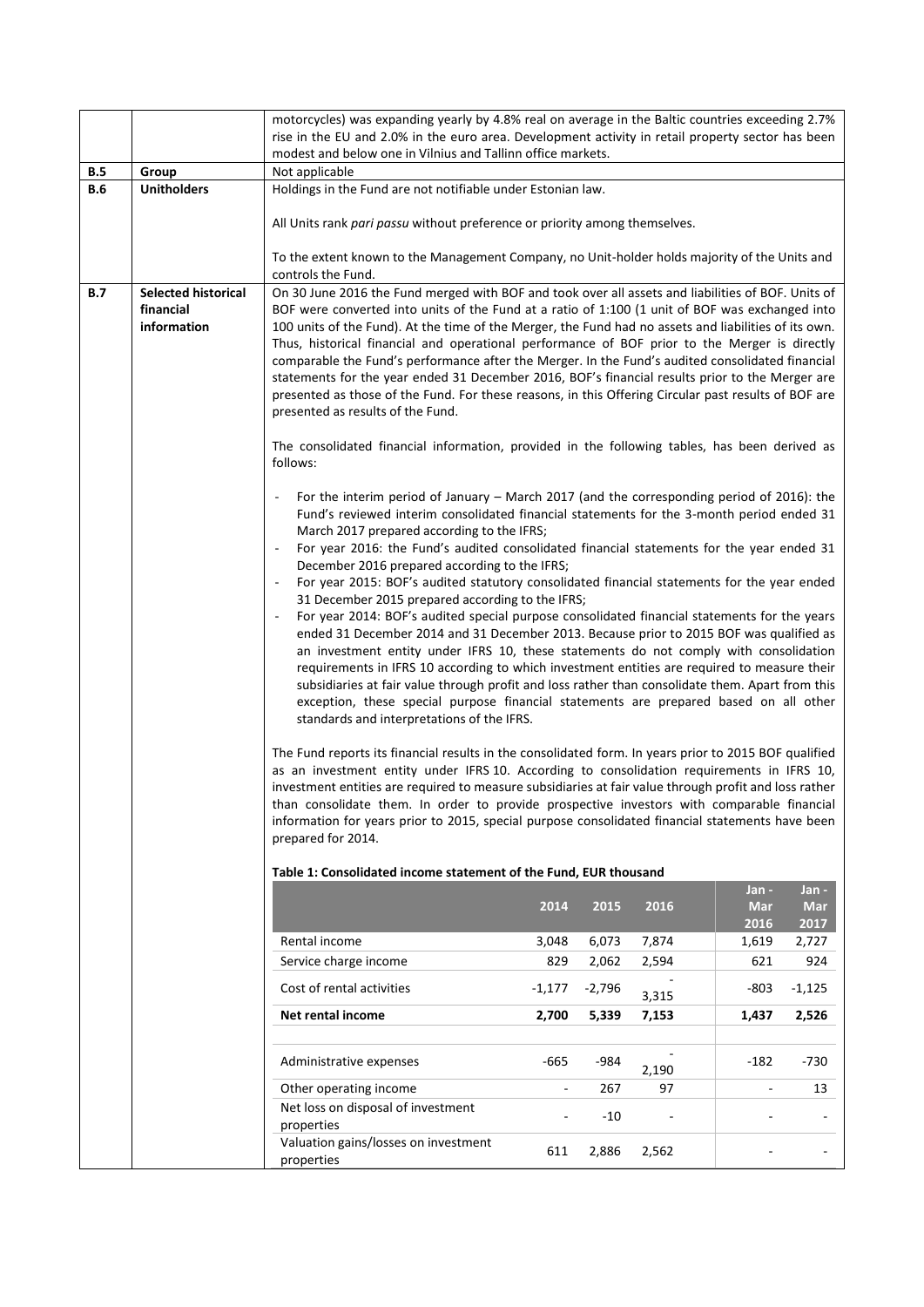| Valuation gains/losses on investment<br>properties under construction                                                                                                                                                                                                                                                                                                                                                                                                                                                                                                                                                                                                                                                                                                        |              |                          | 175           |               |             |
|------------------------------------------------------------------------------------------------------------------------------------------------------------------------------------------------------------------------------------------------------------------------------------------------------------------------------------------------------------------------------------------------------------------------------------------------------------------------------------------------------------------------------------------------------------------------------------------------------------------------------------------------------------------------------------------------------------------------------------------------------------------------------|--------------|--------------------------|---------------|---------------|-------------|
| <b>Operating profit</b>                                                                                                                                                                                                                                                                                                                                                                                                                                                                                                                                                                                                                                                                                                                                                      | 2,646        | 7,498                    | 7,797         | 1,255         | 1,809       |
|                                                                                                                                                                                                                                                                                                                                                                                                                                                                                                                                                                                                                                                                                                                                                                              |              |                          |               |               |             |
| Financial income                                                                                                                                                                                                                                                                                                                                                                                                                                                                                                                                                                                                                                                                                                                                                             | 72           | 17                       | 14            | 4             | 41          |
| Financial expenses                                                                                                                                                                                                                                                                                                                                                                                                                                                                                                                                                                                                                                                                                                                                                           | -656         | $-1,100$                 | 1,253         | $-280$        | -332        |
| <b>Profit before tax</b>                                                                                                                                                                                                                                                                                                                                                                                                                                                                                                                                                                                                                                                                                                                                                     | 2,062        | 6,415                    | 6,558         | 979           | 1,518       |
|                                                                                                                                                                                                                                                                                                                                                                                                                                                                                                                                                                                                                                                                                                                                                                              |              |                          |               |               |             |
| Income tax charge<br>Profit for the period                                                                                                                                                                                                                                                                                                                                                                                                                                                                                                                                                                                                                                                                                                                                   | -55<br>2,007 | $-890$<br>5,525          | -798<br>5,760 | -115<br>864   | -568<br>950 |
|                                                                                                                                                                                                                                                                                                                                                                                                                                                                                                                                                                                                                                                                                                                                                                              |              |                          |               |               |             |
| Earnings per unit (basic and diluted) $1$ ,<br><b>EUR</b>                                                                                                                                                                                                                                                                                                                                                                                                                                                                                                                                                                                                                                                                                                                    | 0.10         | 0.23                     | 0.12          | 0.03          | 0.02        |
| Source: reviewed interim consolidated financial statements of the Fund for Q1 2017, audited consolidated<br>financial statements of the Fund for year 2016 and audited consolidated financial statements of BOF for years<br>2014-2015<br><sup>1</sup> On 30 June 2016 the Fund merged with BOF and took over all assets and liabilities of BOF. Units of BOF were<br>converted into the Units of the Fund at a ratio of 1:100 (1 unit of BOF was exchanged into 100 Units of the<br>Fund). To ensure the comparability of historical per unit figures, numbers of units prior to the Merger were<br>recalculated by multiplying them by 100 to reflect the effect of the conversion. The recalculated numbers or<br>units were used to compute comparable per unit figures. |              |                          |               |               |             |
| Table 2: Consolidated financial position of the Fund, EUR thousand                                                                                                                                                                                                                                                                                                                                                                                                                                                                                                                                                                                                                                                                                                           |              |                          |               |               |             |
|                                                                                                                                                                                                                                                                                                                                                                                                                                                                                                                                                                                                                                                                                                                                                                              |              | <b>31 Dec</b>            | <b>31 Dec</b> | <b>31 Dec</b> | 31 Mar      |
|                                                                                                                                                                                                                                                                                                                                                                                                                                                                                                                                                                                                                                                                                                                                                                              |              | 2014                     | 2015          | 2016          | 2017        |
| Investment properties                                                                                                                                                                                                                                                                                                                                                                                                                                                                                                                                                                                                                                                                                                                                                        |              | 46,170                   | 86,810        | 141,740       | 156,538     |
| Investment property under construction                                                                                                                                                                                                                                                                                                                                                                                                                                                                                                                                                                                                                                                                                                                                       |              |                          |               | 1,580         | 2,218       |
| Derivative financial instruments                                                                                                                                                                                                                                                                                                                                                                                                                                                                                                                                                                                                                                                                                                                                             |              |                          |               |               | 22          |
| Other non-current assets                                                                                                                                                                                                                                                                                                                                                                                                                                                                                                                                                                                                                                                                                                                                                     |              |                          | 263           | 288           | 82          |
| Total non-current assets                                                                                                                                                                                                                                                                                                                                                                                                                                                                                                                                                                                                                                                                                                                                                     |              | 46,170                   | 87,073        | 143,608       | 158,860     |
| Trade and other receivables                                                                                                                                                                                                                                                                                                                                                                                                                                                                                                                                                                                                                                                                                                                                                  |              | 214                      | 840           | 1,269         | 1,282       |
| Prepayments                                                                                                                                                                                                                                                                                                                                                                                                                                                                                                                                                                                                                                                                                                                                                                  |              | 11                       | 81            | 178           | 235         |
| Cash and cash equivalents                                                                                                                                                                                                                                                                                                                                                                                                                                                                                                                                                                                                                                                                                                                                                    |              | 2,626                    | 1,677         | 9,883         | 8,641       |
| <b>Total current assets</b>                                                                                                                                                                                                                                                                                                                                                                                                                                                                                                                                                                                                                                                                                                                                                  |              | 2,851                    | 2,598         | 11,330        | 10,158      |
| <b>TOTAL ASSETS</b>                                                                                                                                                                                                                                                                                                                                                                                                                                                                                                                                                                                                                                                                                                                                                          |              | 49,021                   | 89,671        | 154,938       | 169,018     |
|                                                                                                                                                                                                                                                                                                                                                                                                                                                                                                                                                                                                                                                                                                                                                                              |              |                          |               |               |             |
| Paid in capital                                                                                                                                                                                                                                                                                                                                                                                                                                                                                                                                                                                                                                                                                                                                                              |              | 22,051                   | 25,674        | 66,224        | 66,216      |
| Own units                                                                                                                                                                                                                                                                                                                                                                                                                                                                                                                                                                                                                                                                                                                                                                    |              |                          |               | -8            |             |
| Cash flow hedge reserve                                                                                                                                                                                                                                                                                                                                                                                                                                                                                                                                                                                                                                                                                                                                                      |              | $-194$                   | -199          | $-294$        | $-173$      |
| <b>Retained earnings</b>                                                                                                                                                                                                                                                                                                                                                                                                                                                                                                                                                                                                                                                                                                                                                     |              | 2,458                    | 6,218         | 10,887        | 10,463      |
| <b>Total equity</b>                                                                                                                                                                                                                                                                                                                                                                                                                                                                                                                                                                                                                                                                                                                                                          |              | 24,315                   | 31,693        | 76,809        | 76,506      |
| Interest bearing loans and borrowings                                                                                                                                                                                                                                                                                                                                                                                                                                                                                                                                                                                                                                                                                                                                        |              | 22,395                   | 39,586        | 58,981        | 50,662      |
| Deferred tax liabilities                                                                                                                                                                                                                                                                                                                                                                                                                                                                                                                                                                                                                                                                                                                                                     |              | 670                      | 3,673         | 4,383         | 5,001       |
| Derivative financial instruments                                                                                                                                                                                                                                                                                                                                                                                                                                                                                                                                                                                                                                                                                                                                             |              | 149                      | 215           | 345           | 153         |
| Other non-current liabilities                                                                                                                                                                                                                                                                                                                                                                                                                                                                                                                                                                                                                                                                                                                                                |              | 160                      | 451           | 935           | 996         |
| <b>Total non-current liabilities</b>                                                                                                                                                                                                                                                                                                                                                                                                                                                                                                                                                                                                                                                                                                                                         |              | 23,374                   | 43,925        | 64,644        | 56,812      |
|                                                                                                                                                                                                                                                                                                                                                                                                                                                                                                                                                                                                                                                                                                                                                                              |              |                          |               |               |             |
| Interest bearing loans and borrowings                                                                                                                                                                                                                                                                                                                                                                                                                                                                                                                                                                                                                                                                                                                                        |              | 644                      | 11,608        | 10,191        | 32,716      |
| Trade and other payables                                                                                                                                                                                                                                                                                                                                                                                                                                                                                                                                                                                                                                                                                                                                                     |              | 534                      | 2,036         | 2,876         | 2,534       |
| Income tax payable                                                                                                                                                                                                                                                                                                                                                                                                                                                                                                                                                                                                                                                                                                                                                           |              | $\overline{\phantom{a}}$ | 112           | 46            | 12          |
|                                                                                                                                                                                                                                                                                                                                                                                                                                                                                                                                                                                                                                                                                                                                                                              |              |                          | 17            |               | 76          |
| Derivative financial instruments                                                                                                                                                                                                                                                                                                                                                                                                                                                                                                                                                                                                                                                                                                                                             |              | 60                       |               |               |             |
| Other current liabilities                                                                                                                                                                                                                                                                                                                                                                                                                                                                                                                                                                                                                                                                                                                                                    |              | 94                       | 280           | 372           | 362         |
| <b>Total current liabilities</b>                                                                                                                                                                                                                                                                                                                                                                                                                                                                                                                                                                                                                                                                                                                                             |              | 1,332                    | 14,053        | 13,485        | 35,700      |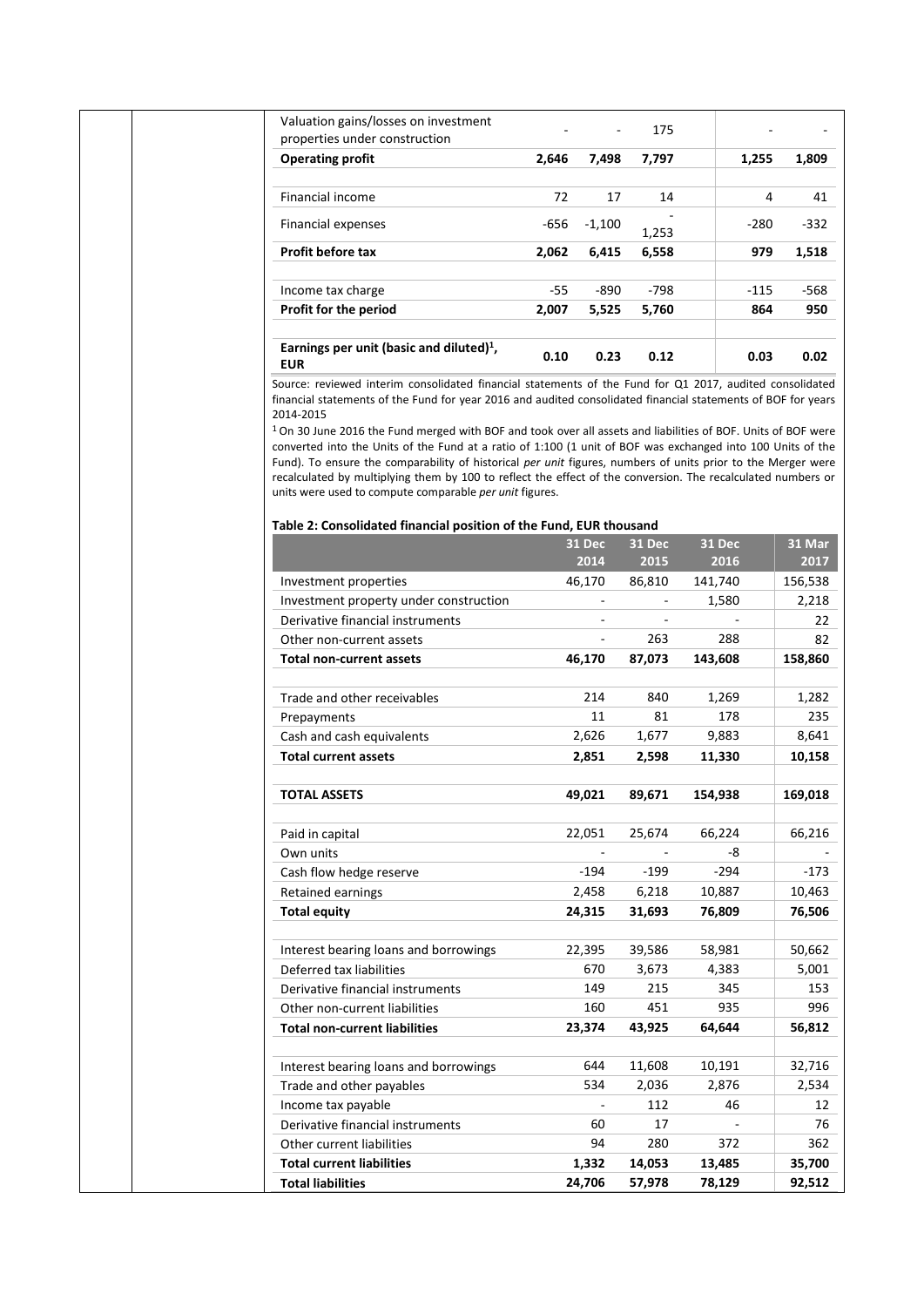| <b>TOTAL EQUITY AND LIABILITIES</b>                                                                                                                                                                                                    |                          | 49,021                   | 89,671    | 154,938                     | 169,018                     |
|----------------------------------------------------------------------------------------------------------------------------------------------------------------------------------------------------------------------------------------|--------------------------|--------------------------|-----------|-----------------------------|-----------------------------|
| Source: reviewed interim consolidated financial statements of the Fund for Q1 2017, audited consolidated<br>financial statements of the Fund for year 2016 and audited consolidated financial statements of BOF for years<br>2014-2015 |                          |                          |           |                             |                             |
| Table 3: Consolidated statement of cash flows of the Fund, EUR thousand                                                                                                                                                                |                          |                          |           |                             |                             |
|                                                                                                                                                                                                                                        | 2014                     | 2015                     | 2016      | Jan -<br><b>Mar</b><br>2016 | Jan -<br><b>Mar</b><br>2017 |
| <b>Operating activities</b>                                                                                                                                                                                                            |                          |                          |           |                             |                             |
| Profit before tax                                                                                                                                                                                                                      | 2,062                    | 6,415                    | 6,558     | 979                         | 1,518                       |
| Adjustments for non-cash items:                                                                                                                                                                                                        |                          |                          |           |                             |                             |
| Value adjustment of investment                                                                                                                                                                                                         |                          |                          |           |                             |                             |
| properties                                                                                                                                                                                                                             | $-611$                   | $-2,886$                 | $-2,562$  |                             |                             |
| Gain/loss on disposal of investment<br>property                                                                                                                                                                                        |                          | 10                       |           |                             |                             |
| Value adjustment of investment                                                                                                                                                                                                         |                          |                          |           |                             |                             |
| properties under construction                                                                                                                                                                                                          |                          | $\frac{1}{2}$            | -175      |                             |                             |
| Value adjustment of derivative<br>finance instruments                                                                                                                                                                                  | 14                       | 18                       |           |                             |                             |
| Change in allowance for bad debts                                                                                                                                                                                                      | 29                       | 22                       | 17        |                             | 3                           |
| Financial income                                                                                                                                                                                                                       | -72                      | $-17$                    | -14       | -4                          | -41                         |
| Financial expenses                                                                                                                                                                                                                     | 656                      | 1,100                    | 1,253     | 280                         | 332                         |
| Working capital adjustments:                                                                                                                                                                                                           |                          |                          |           |                             |                             |
| Decrease/-increase in trade and<br>other accounts receivables                                                                                                                                                                          | $-81$                    | $-156$                   | $-204$    | 103                         | $-55$                       |
| -Increase/decrease in other current<br>assets                                                                                                                                                                                          | 271                      | $-82$                    | -106      | 3                           | -61                         |
| -Decrease/increase in other non-<br>current liabilities                                                                                                                                                                                | 83                       | 120                      | 69        | 40                          | 19                          |
| Increase/-decrease in trade and<br>other accounts payable                                                                                                                                                                              | 77                       | 69                       | -398      | $-223$                      | $-503$                      |
| -Decrease/increase in other current<br>liabilities                                                                                                                                                                                     | $-559$                   | 407                      | -50       | -70                         | 10                          |
| Refunded/-paid income tax                                                                                                                                                                                                              | $-102$                   | -54                      | $-103$    | -17                         | -11                         |
| Net cash flow from operating activities                                                                                                                                                                                                | 1,767                    | 4,966                    | 4,285     | 1,091                       | 1,211                       |
|                                                                                                                                                                                                                                        |                          |                          |           |                             |                             |
| <b>Investing activities</b>                                                                                                                                                                                                            |                          |                          |           |                             |                             |
| Interest received                                                                                                                                                                                                                      | $\overline{\phantom{a}}$ | 17                       | 14        | 4                           | 3                           |
| Acquisition of a subsidiaries, net of cash<br>acquired                                                                                                                                                                                 | $-1,357$                 | $-7,6571$                | $-20,098$ |                             |                             |
| Acquisition of investment properties                                                                                                                                                                                                   |                          |                          | $-15,454$ |                             | -14,349                     |
| Disposal of investment properties                                                                                                                                                                                                      |                          | 990                      |           | $\overline{\phantom{a}}$    |                             |
| Advance payment on investment                                                                                                                                                                                                          |                          | $\overline{\phantom{a}}$ | $-200$    |                             |                             |
| property                                                                                                                                                                                                                               |                          |                          |           |                             |                             |
| Investment property development<br>expenditure                                                                                                                                                                                         |                          | $-1,643$                 | $-1,660$  |                             | -491                        |
| Capital expenditure on investment<br>properties                                                                                                                                                                                        | -468                     | $-570$                   | $-380$    | $-178$                      | $-129$                      |
| Net cash flow from investing activities                                                                                                                                                                                                | $-1,825$                 | -8,863                   | $-37,778$ | -174                        | -14,966                     |
| <b>Financing activities</b>                                                                                                                                                                                                            |                          |                          |           |                             |                             |
| Proceeds from bank loans, net of fees                                                                                                                                                                                                  | 499                      | 4,804                    | 8,084     | 396                         | 14,700                      |
| Repayment of bank loans                                                                                                                                                                                                                | $-463$                   | $-2,684$                 | $-4,722$  | -470                        | -501                        |
| Proceeds from issue of units                                                                                                                                                                                                           | 3,019                    | 3,160                    | 40,550    |                             |                             |
| Repurchase of units                                                                                                                                                                                                                    | $\blacksquare$           |                          | -8        | $\overline{\phantom{a}}$    |                             |
| Profit distribution to unitholders                                                                                                                                                                                                     | -184                     | $-1,302$                 | $-1,091$  | $\overline{\phantom{a}}$    | -1,374                      |
|                                                                                                                                                                                                                                        | $-643$                   |                          |           |                             |                             |
| Interest paid                                                                                                                                                                                                                          |                          | $-1,030$                 | $-1,114$  | -264                        | $-312$                      |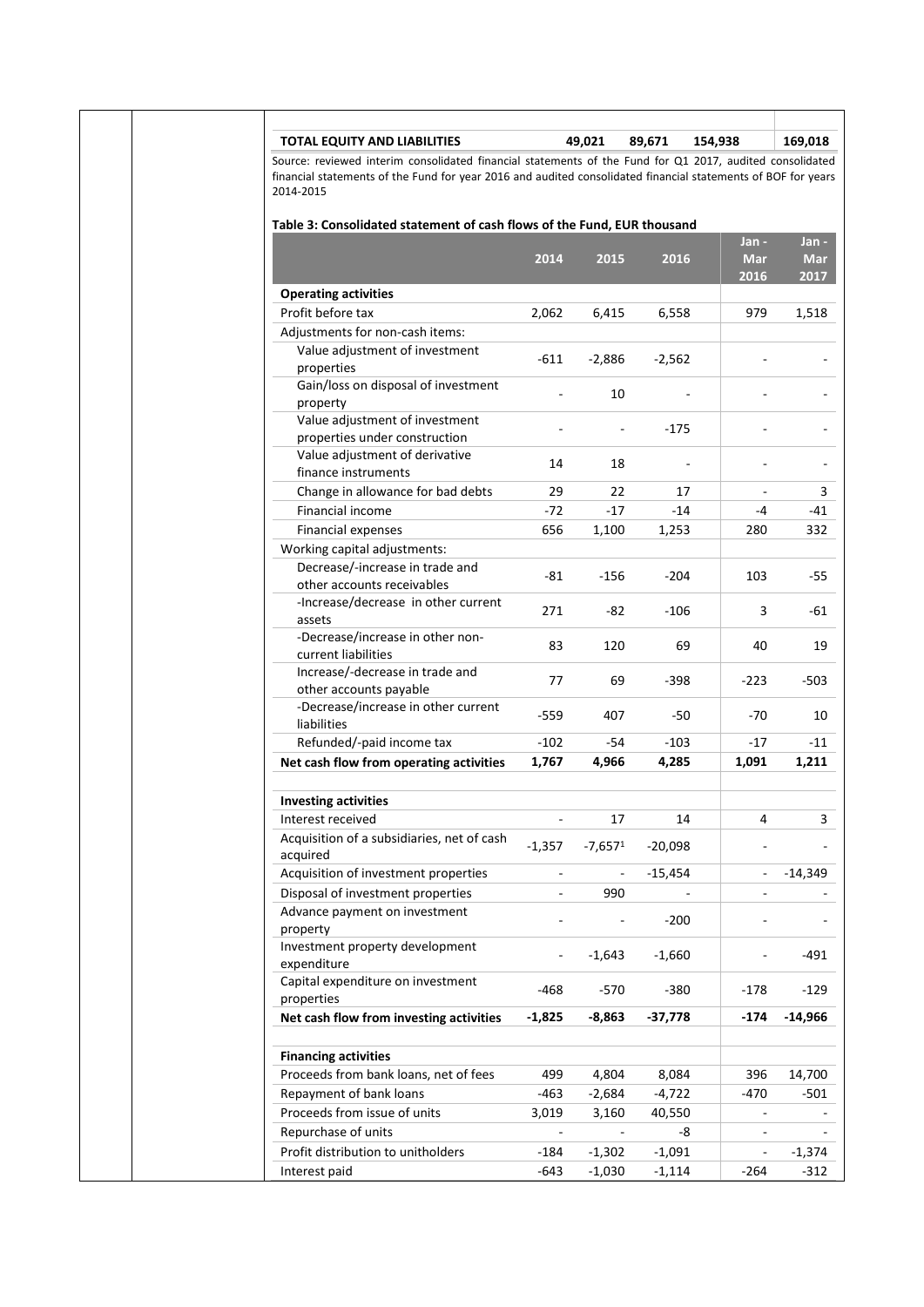| Net cash flow from financing activities                                                                                                                                                                                                                                                                                                                                                                                                                                                                                                                                                                                                                                                                                                                                                                                                                                                                                                                                                                                                                                                                                                                                                                                                                                                                                                                                                                      | 2,228  | 2,948              | 41,699       | -338        | 12,513             |
|--------------------------------------------------------------------------------------------------------------------------------------------------------------------------------------------------------------------------------------------------------------------------------------------------------------------------------------------------------------------------------------------------------------------------------------------------------------------------------------------------------------------------------------------------------------------------------------------------------------------------------------------------------------------------------------------------------------------------------------------------------------------------------------------------------------------------------------------------------------------------------------------------------------------------------------------------------------------------------------------------------------------------------------------------------------------------------------------------------------------------------------------------------------------------------------------------------------------------------------------------------------------------------------------------------------------------------------------------------------------------------------------------------------|--------|--------------------|--------------|-------------|--------------------|
| Net change in cash and cash<br>equivalents                                                                                                                                                                                                                                                                                                                                                                                                                                                                                                                                                                                                                                                                                                                                                                                                                                                                                                                                                                                                                                                                                                                                                                                                                                                                                                                                                                   | 2,170  | -949               | 8,206        | 579         | $-1,242$           |
| Cash and cash equivalents at the<br>beginning of the year                                                                                                                                                                                                                                                                                                                                                                                                                                                                                                                                                                                                                                                                                                                                                                                                                                                                                                                                                                                                                                                                                                                                                                                                                                                                                                                                                    | 456    | 2,626 <sup>1</sup> | 1,677        | 1,677       | 9,883              |
| Cash and cash equivalents at the end                                                                                                                                                                                                                                                                                                                                                                                                                                                                                                                                                                                                                                                                                                                                                                                                                                                                                                                                                                                                                                                                                                                                                                                                                                                                                                                                                                         | 2,626  | 1,677              | 9,883        | 2,256       | 8,641 <sup>2</sup> |
| of the year<br>Source: reviewed interim consolidated financial statements of the Fund for Q1 2017, audited consolidated                                                                                                                                                                                                                                                                                                                                                                                                                                                                                                                                                                                                                                                                                                                                                                                                                                                                                                                                                                                                                                                                                                                                                                                                                                                                                      |        |                    |              |             |                    |
| <sup>1</sup> In BOF's audited consolidated financial statements for 2015, acquisition of subsidiaries, net of cash acquired,<br>in year 2015 is equal to EUR 6,324 thousand which is comprised of EUR 7,657 thousand payment (net of cash<br>acquired) for an acquisition of Europa SC reduced by EUR 1,333 thousand cash and cash equivalents held by<br>SPVs at the beginning of 2015. The subtraction of SPVs' cash position is due to the change in BOF's status under<br>IFRS 10 from an investment entity at the end of 2014 to a non-investment entity in 2015. In BOF's consolidated<br>statements of cash flows for the year 2015, cash and cash equivalents at the beginning of 2015 reflect non-<br>consolidated position, i.e. only cash held by BOF itself (EUR 1,293 thousand). In order to consolidate cash held<br>by SPVs at the beginning of 2015, the amount is recognised under acquisition of subsidiaries, net of cash<br>acquired, as a positive cash flow item. This EUR 1,333 thousand consolidation adjustment is eliminated from<br>the table above because in it cash and cash equivalents at the beginning of 2015 already reflect the<br>consolidated position, i.e. cash held by both BOF itself (EUR 1,293 thousand) and all its SPVs (EUR 1,333<br>thousand).<br><sup>2</sup> Of that, EUR 430 thousand were restricted following requirements set in bank loan agreements. |        |                    |              |             |                    |
| Source: audited consolidated financial statements of the Fund for year 2016 and audited consolidated financial<br>statements of BOF for years 2014-2015<br>Table 4: Key indicators of the Fund                                                                                                                                                                                                                                                                                                                                                                                                                                                                                                                                                                                                                                                                                                                                                                                                                                                                                                                                                                                                                                                                                                                                                                                                               |        |                    |              | Jan -       | Jan -              |
|                                                                                                                                                                                                                                                                                                                                                                                                                                                                                                                                                                                                                                                                                                                                                                                                                                                                                                                                                                                                                                                                                                                                                                                                                                                                                                                                                                                                              | 2014   | 2015               | 2016         | Mar<br>2016 | <b>Mar</b><br>2017 |
| Property-related                                                                                                                                                                                                                                                                                                                                                                                                                                                                                                                                                                                                                                                                                                                                                                                                                                                                                                                                                                                                                                                                                                                                                                                                                                                                                                                                                                                             |        |                    |              |             |                    |
| Value of investment properties,<br><b>EUR'000</b>                                                                                                                                                                                                                                                                                                                                                                                                                                                                                                                                                                                                                                                                                                                                                                                                                                                                                                                                                                                                                                                                                                                                                                                                                                                                                                                                                            | 46,170 | 86,810             | 141,740      | 86,988      | 156,538            |
| Number of properties, period end                                                                                                                                                                                                                                                                                                                                                                                                                                                                                                                                                                                                                                                                                                                                                                                                                                                                                                                                                                                                                                                                                                                                                                                                                                                                                                                                                                             | 4      | 5                  | 8            | 5           |                    |
| Rentable area, sqm                                                                                                                                                                                                                                                                                                                                                                                                                                                                                                                                                                                                                                                                                                                                                                                                                                                                                                                                                                                                                                                                                                                                                                                                                                                                                                                                                                                           |        |                    |              |             |                    |
| Period end                                                                                                                                                                                                                                                                                                                                                                                                                                                                                                                                                                                                                                                                                                                                                                                                                                                                                                                                                                                                                                                                                                                                                                                                                                                                                                                                                                                                   | 30,928 | 48,651             | 75,107       | 48,661      | 83,434             |
| Period average <sup>1</sup>                                                                                                                                                                                                                                                                                                                                                                                                                                                                                                                                                                                                                                                                                                                                                                                                                                                                                                                                                                                                                                                                                                                                                                                                                                                                                                                                                                                  | 28,322 | 44,718             | 58,936       | 48,661      | 77,883             |
| Vacancy rate                                                                                                                                                                                                                                                                                                                                                                                                                                                                                                                                                                                                                                                                                                                                                                                                                                                                                                                                                                                                                                                                                                                                                                                                                                                                                                                                                                                                 |        |                    |              |             |                    |
| Period end                                                                                                                                                                                                                                                                                                                                                                                                                                                                                                                                                                                                                                                                                                                                                                                                                                                                                                                                                                                                                                                                                                                                                                                                                                                                                                                                                                                                   | 6.3%   | 2.0%               | 2.6%         | 3.7%        | 1.9%               |
| Period average <sup>2</sup>                                                                                                                                                                                                                                                                                                                                                                                                                                                                                                                                                                                                                                                                                                                                                                                                                                                                                                                                                                                                                                                                                                                                                                                                                                                                                                                                                                                  | 9.8%   | 2.8%               | 3.2%         | 3.5%        | 2.4%               |
| Net initial yield <sup>3</sup>                                                                                                                                                                                                                                                                                                                                                                                                                                                                                                                                                                                                                                                                                                                                                                                                                                                                                                                                                                                                                                                                                                                                                                                                                                                                                                                                                                               | 6.6%   | 7.1%               | 6.8%         | 6.6%        | 7.0%               |
| <b>Financial</b>                                                                                                                                                                                                                                                                                                                                                                                                                                                                                                                                                                                                                                                                                                                                                                                                                                                                                                                                                                                                                                                                                                                                                                                                                                                                                                                                                                                             |        |                    |              |             |                    |
| EPRA NAV per unit <sup>4,5</sup> , EUR                                                                                                                                                                                                                                                                                                                                                                                                                                                                                                                                                                                                                                                                                                                                                                                                                                                                                                                                                                                                                                                                                                                                                                                                                                                                                                                                                                       | 1.16   | 1.48               | 1.48         | 1.52        | 1.48               |
| NAV per unit <sup>4</sup> , EUR                                                                                                                                                                                                                                                                                                                                                                                                                                                                                                                                                                                                                                                                                                                                                                                                                                                                                                                                                                                                                                                                                                                                                                                                                                                                                                                                                                              | 1.12   | 1.27               | 1.34         | 1.30        | 1.34               |
| Adjusted earnings per unit <sup>4,6</sup> , EUR                                                                                                                                                                                                                                                                                                                                                                                                                                                                                                                                                                                                                                                                                                                                                                                                                                                                                                                                                                                                                                                                                                                                                                                                                                                                                                                                                              | 0.10   | 0.23               | 0.14         | 0.03        | 0.03               |
| Adjusted ROE7                                                                                                                                                                                                                                                                                                                                                                                                                                                                                                                                                                                                                                                                                                                                                                                                                                                                                                                                                                                                                                                                                                                                                                                                                                                                                                                                                                                                | 9.2%   | 19.7%              | 12.3%        | 10.8%       | 8.4%               |
| Adjusted cash earnings <sup>8</sup> , EUR'000                                                                                                                                                                                                                                                                                                                                                                                                                                                                                                                                                                                                                                                                                                                                                                                                                                                                                                                                                                                                                                                                                                                                                                                                                                                                                                                                                                | 1,349  | 3,485              | 4,656        | 962         | 2,161              |
| Adjusted cash earnings per unit <sup>4</sup> ,<br><b>EUR</b>                                                                                                                                                                                                                                                                                                                                                                                                                                                                                                                                                                                                                                                                                                                                                                                                                                                                                                                                                                                                                                                                                                                                                                                                                                                                                                                                                 | 0.07   | 0.15               | 0.10         | 0.04        | 0.04               |
| Adjusted cash ROE <sup>9</sup>                                                                                                                                                                                                                                                                                                                                                                                                                                                                                                                                                                                                                                                                                                                                                                                                                                                                                                                                                                                                                                                                                                                                                                                                                                                                                                                                                                               | 6.2%   | 12.4%              | 8.6%         | 12.0%       | 11.3%              |
| AFFO <sup>10</sup> , EUR'000                                                                                                                                                                                                                                                                                                                                                                                                                                                                                                                                                                                                                                                                                                                                                                                                                                                                                                                                                                                                                                                                                                                                                                                                                                                                                                                                                                                 | 983    | 2,702              | 3,344        | 801         | 1,376              |
| AFFO per unit <sup>4</sup> , EUR                                                                                                                                                                                                                                                                                                                                                                                                                                                                                                                                                                                                                                                                                                                                                                                                                                                                                                                                                                                                                                                                                                                                                                                                                                                                                                                                                                             | 0.05   | 0.11               | 0.07         | 0.03        | 0.02               |
| Dividends per unit <sup>4</sup> , EUR                                                                                                                                                                                                                                                                                                                                                                                                                                                                                                                                                                                                                                                                                                                                                                                                                                                                                                                                                                                                                                                                                                                                                                                                                                                                                                                                                                        | 0.051  | 0.072              | $0.050^{11}$ |             | $0.023^{12}$       |
| Interest coverage ratio                                                                                                                                                                                                                                                                                                                                                                                                                                                                                                                                                                                                                                                                                                                                                                                                                                                                                                                                                                                                                                                                                                                                                                                                                                                                                                                                                                                      | 3.2    | 4.3                | 4.4          | 4.6         | 5.5                |
| LTV                                                                                                                                                                                                                                                                                                                                                                                                                                                                                                                                                                                                                                                                                                                                                                                                                                                                                                                                                                                                                                                                                                                                                                                                                                                                                                                                                                                                          | 49.9%  | 59.0%              | 48.8%        | 58.8%       | 53.3%              |
| Weighted average number of<br>units issued <sup>4</sup> , '000                                                                                                                                                                                                                                                                                                                                                                                                                                                                                                                                                                                                                                                                                                                                                                                                                                                                                                                                                                                                                                                                                                                                                                                                                                                                                                                                               | 19,767 | 23,915             | 47,351       | 25,017      | 57,263             |
| Number of units issued at period<br>end <sup>4</sup> , '000                                                                                                                                                                                                                                                                                                                                                                                                                                                                                                                                                                                                                                                                                                                                                                                                                                                                                                                                                                                                                                                                                                                                                                                                                                                                                                                                                  | 21,720 | 25,017             | 57,265       | 25,017      | 57,259             |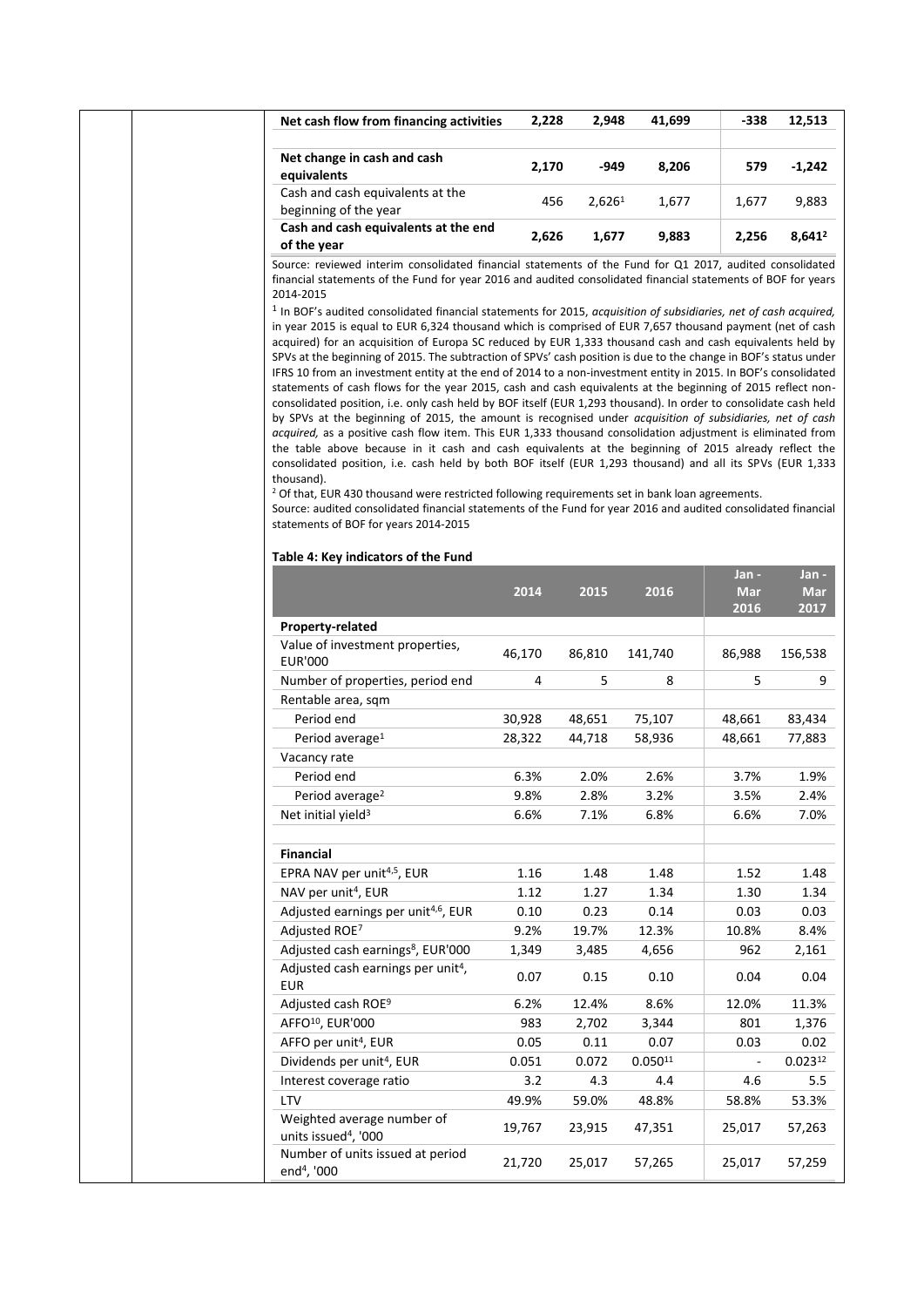|  | Source: ratios and indicators in the table have been computed using information provided in the Fund's and                                                                                                                                    |
|--|-----------------------------------------------------------------------------------------------------------------------------------------------------------------------------------------------------------------------------------------------|
|  | BOF's audited annual consolidated financial statements, reviewed interim consolidated financial statements                                                                                                                                    |
|  | and internal management reports. The ratios and indicators themselves have neither been audited nor<br>reviewed by independent auditors.                                                                                                      |
|  | $1$ Computed as average of monthly estimates.                                                                                                                                                                                                 |
|  | <sup>2</sup> Computed as average of monthly estimates.                                                                                                                                                                                        |
|  | $3$ Net initial yield = net rental income / value of investment properties. Calculated as average of monthly                                                                                                                                  |
|  | estimates.                                                                                                                                                                                                                                    |
|  | <sup>4</sup> On 30 June 2016 the Fund merged with BOF and took over all assets and liabilities of BOF. Units of BOF were<br>converted into units of the Fund at a ratio of 1:100 (1 unit of BOF was exchanged into 100 units of the Fund). To |
|  | ensure the comparability of historical per unit figures, numbers of units prior to the Merger were recalculated                                                                                                                               |
|  | by multiplying them by 100 to reflect the effect of the conversion. The recalculated numbers or units were used                                                                                                                               |
|  | to compute comparable per unit figures.                                                                                                                                                                                                       |
|  | <sup>5</sup> EPRA NAV is a measure of long term NAV, proposed by European Public Real Estate Association (EPRA) and                                                                                                                           |
|  | widely used by listed European property companies. It is designed to exclude assets and liabilities that are not<br>expected to crystallise in normal circumstances such as the fair value of financial derivatives and deferred taxes        |
|  | on property valuation gains. EPRA NAV = NAV per financial statements + derivative financial instruments                                                                                                                                       |
|  | liability net of related deferred tax asset + deferred tax liability related to investment property fair and tax                                                                                                                              |
|  | value differences.                                                                                                                                                                                                                            |
|  | <sup>6</sup> Earnings per unit for 2016 were adjusted to exclude EUR 938 thousand one-off expenses related to public                                                                                                                          |
|  | offerings. Earnings per unit for Q1 2017 were adjusted to exclude EUR 202 thousand one-off expenses related<br>to public offerings and EUR 452 thousand one-off deferred tax related to revaluation of Upmalas Biroji's land                  |
|  | plot. No adjustments were performed for other periods.                                                                                                                                                                                        |
|  | $^7$ Adjusted return on average equity (ROE) = profit for the period / average total equity; where average total                                                                                                                              |
|  | equity = (total equity at the beginning of the period + total equity at the end of the period) / 2. Profit for the                                                                                                                            |
|  | period for 2016 was adjusted to exclude EUR 938 thousand one-off expenses related to public offerings. Profit                                                                                                                                 |
|  | for the period for Q1 2017 was adjusted to exclude EUR 202 thousand one-off expenses related to public                                                                                                                                        |
|  | offerings and EUR 452 thousand one-off deferred tax related to revaluation of Upmalas Biroji's land plot. No<br>adjustments were performed for other periods. Estimates for interim periods were annualized.                                  |
|  | <sup>8</sup> Adjusted cash earnings = profit before tax - valuation gains or losses on investment properties - valuation                                                                                                                      |
|  | gains or losses on investment properties under construction - net gains or losses on disposals of investment                                                                                                                                  |
|  | properties - paid income taxes. A figure for 2016 was adjusted to exclude EUR 938 thousand one-off expenses                                                                                                                                   |
|  | related to public offerings. A figure for Q1 2017 was adjusted to exclude EUR 202 thousand one-off expenses                                                                                                                                   |
|  | related to public offerings. No adjustments were performed for other periods.                                                                                                                                                                 |
|  | <sup>9</sup> Adjusted cash ROE = adjusted cash earnings for the period / average total equity. Estimates for interim<br>periods were annualized.                                                                                              |
|  | $10$ Adjusted funds from operations (AFFO) = net rental income - administrative expenses + financial income -                                                                                                                                 |
|  | financial expenses - capital expenditure on investment properties.                                                                                                                                                                            |
|  | <sup>11</sup> Represents two quarterly dividends for 2016 profit: EUR 0.026 per unit for Q3 2016 profit, announced on 12                                                                                                                      |
|  | October 2016 and paid on 28 October 2016, and EUR 0.024 per unit for Q4 2016 profit, announced on 20                                                                                                                                          |
|  | January 2017 and paid on 7 February 2017.<br><sup>12</sup> Represents a quarterly dividend for Q1 2017 profit, announced on 28 April 2017 and paid on 18 May 2017.                                                                            |
|  |                                                                                                                                                                                                                                               |
|  | Interim results in the first 3 months of 2017                                                                                                                                                                                                 |
|  |                                                                                                                                                                                                                                               |
|  | In the first 3 months of 2017 the Fund's net rental income expanded by 76% year on year to EUR                                                                                                                                                |
|  | 2.5m primarily due to 3 new properties acquired in the second half of 2016. Upmalas Biroji<br>(acquired in August 2016) and G4S Headquarters (bought in July 2016) generated EUR 0.4m and                                                     |
|  | EUR 0.3m of net rental income respectively in the first quarter of 2017. Piirita (acquired in                                                                                                                                                 |
|  | December 2016) contributed EUR 0.2m of net rental income in the first quarter of 2017. On the                                                                                                                                                 |
|  | other hand, Duetto I, which was purchased on 22 March 2017, added only EUR 29 thousand to the                                                                                                                                                 |
|  | net rental income in the first quarter of 2017. Duetto I will contribute fully starting from the                                                                                                                                              |
|  | second quarter of 2017. Regarding properties that were owned by the Fund at the beginning of                                                                                                                                                  |
|  | 2016 already, Domus Pro and Europa SC each improved their net rental income by EUR 50-70                                                                                                                                                      |
|  | thousand year on year. Changes at remaining properties were marginal.                                                                                                                                                                         |
|  |                                                                                                                                                                                                                                               |
|  | In the first 3 months of 2017 total administrative expenses grew to EUR 0.7m from EUR 0.2m in the                                                                                                                                             |
|  | same period of 2016. A significant part of the increase was attributable to one-off expenses - EUR                                                                                                                                            |
|  | 0.2m public offering related expenses. The management fee rose by approximately EUR 0.1m year                                                                                                                                                 |
|  | on year as the base for its calculation - NAV before the Merger with BOF on 30 June 2016 and                                                                                                                                                  |
|  | market capitalization after the Merger - expanded. Legal fees increased by EUR 0.1m explained                                                                                                                                                 |
|  | mainly by higher acquisition activity of the Fund.                                                                                                                                                                                            |
|  |                                                                                                                                                                                                                                               |
|  | Net financial expenses grew by 5% year on year to EUR 291 thousand as additional bank debt (in<br>combination with new equity capital from the public offerings) was raised to finance acquisitions                                           |
|  | of new properties. On the other hand, average cost of debt dropped further to 1.7% from 2.1%                                                                                                                                                  |
|  | indicating attractiveness of debt financing in the current economic environment.                                                                                                                                                              |
|  |                                                                                                                                                                                                                                               |
|  |                                                                                                                                                                                                                                               |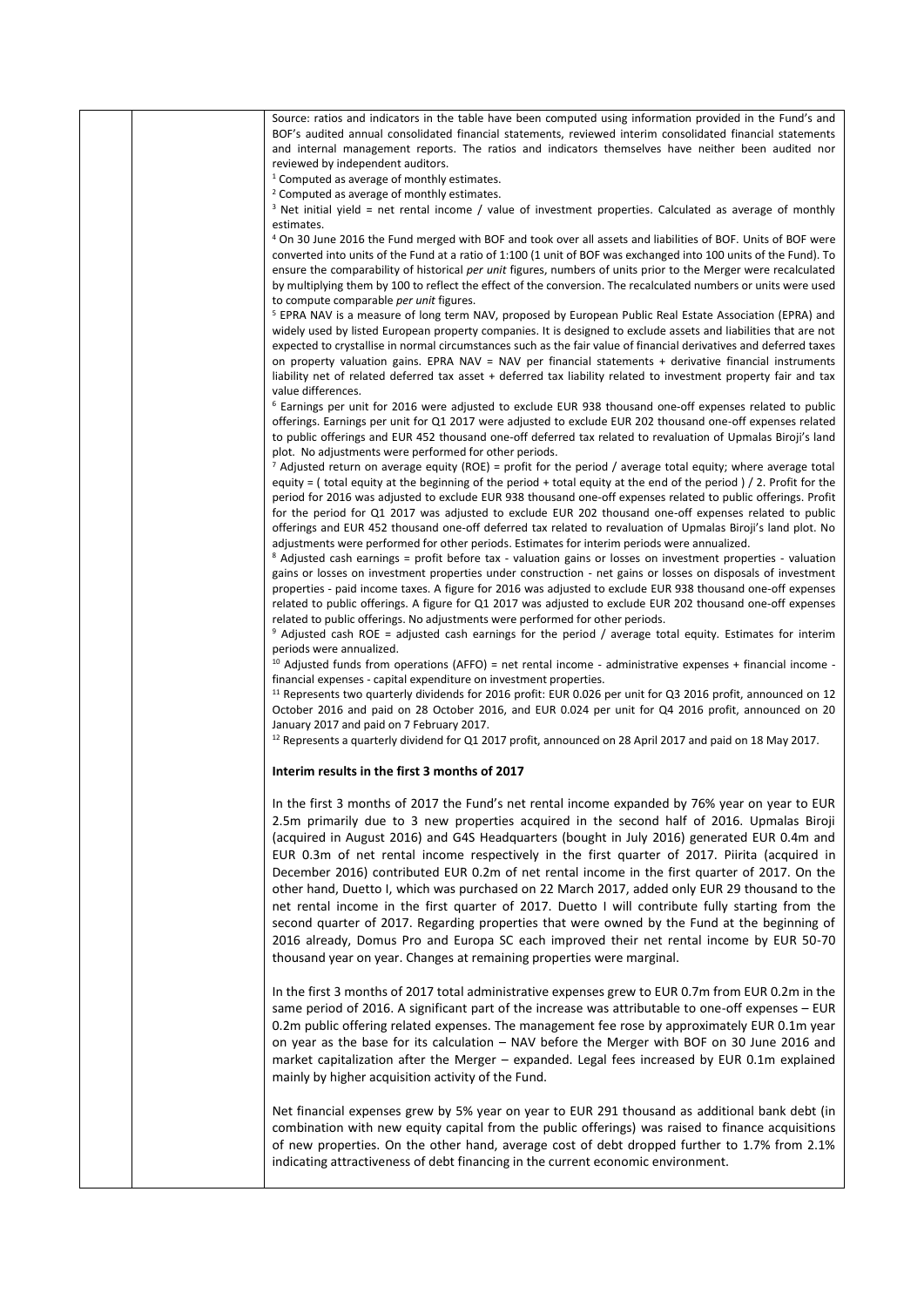|                    |                                                    | In the first quarter of 2017 income tax increased to EUR 0.6m from EUR 0.1m predominantly                                                                                                            |
|--------------------|----------------------------------------------------|------------------------------------------------------------------------------------------------------------------------------------------------------------------------------------------------------|
|                    |                                                    | attributable to one-off recognition of EUR 452 thousand deferred tax in relation to revaluation of                                                                                                   |
|                    |                                                    | Upmalas Biroji's land plot. Current income tax amounted to only EUR 11 thousand and was                                                                                                              |
|                    |                                                    | comparable to the level recorded in the first 3 months of 2016.                                                                                                                                      |
|                    |                                                    | The Fund's current ratio stood at 0.28 on 31 March 2017 because 3 bank loans were due to mature                                                                                                      |
|                    |                                                    | within a year: Lincona's EUR 7.0m and EUR 1.5m loans in December 2017 and Europa's EUR 23.2m                                                                                                         |
|                    |                                                    | loan in March 2018. The Management Company of the Fund has performed an assessment of the                                                                                                            |
|                    |                                                    | Fund's future consolidated financial position, consolidated financial performance and cash flows<br>and has concluded that the continued application of the going concern assumption is appropriate. |
|                    |                                                    | The Management Company is in the process of extending Europa's EUR 23.2m loan. 3 non-                                                                                                                |
|                    |                                                    | committed bank offers to extend the loan have already been received. Due to strong attention                                                                                                         |
|                    |                                                    | from banks, the Management Company believes that expiring loans can be extended or refinanced                                                                                                        |
|                    |                                                    | with other banks. Assuming this can be done, the cash flow budget of the Fund for the years 2017                                                                                                     |
|                    |                                                    | and 2018 indicates that the Fund will be able to cover other current liabilities with existing current<br>assets and operating cash flow.                                                            |
|                    |                                                    | Results in years 2014 - 2016                                                                                                                                                                         |
|                    |                                                    | In 2016 net rental income rose by 34% to EUR 7.2m driven both by higher income at existing                                                                                                           |
|                    |                                                    | properties and contribution from new properties acquired in 2016. Of the existing properties,                                                                                                        |
|                    |                                                    | Europa SC's net rental income grew by EUR 0.4m thanks to full year contribution and Domus Pro's                                                                                                      |
|                    |                                                    | net rental income expanded by EUR 0.2m due to commissioning of its 3,700 sqm 2 <sup>nd</sup> stage. Of the                                                                                           |
|                    |                                                    | new properties, G4S Headquarters, purchased in July 2016, and Upmalas Biroji, bought in August                                                                                                       |
|                    |                                                    | 2016, each added EUR 0.5m of net rental income while Piirita, acquired in December 2016,                                                                                                             |
|                    |                                                    | generated EUR 32 thousand. The 3 new properties will lead to a sizeable increase in the Fund's<br>rental income in 2017 since they will be owned for the whole year. In 2015 net rental income       |
|                    |                                                    | doubled to EUR 5.3m from EUR 2.7m in 2014. The increase was primarily attributable to Europa SC,                                                                                                     |
|                    |                                                    | acquired in March 2015, that contributed EUR 2.0m during the year. Net rental income of Domus                                                                                                        |
|                    |                                                    | Pro grew by EUR 0.4m thanks to its full year contribution and a drop in its vacancy.                                                                                                                 |
|                    |                                                    | Administrative expenses increased to EUR 2.2m in 2016 from EUR 1.0m in 2015. The main reason                                                                                                         |
|                    |                                                    | for the increase was EUR 0.9m one-off expenses related to the preparation and execution of the                                                                                                       |
|                    |                                                    | Fund's initial public offering in June 2016 and its secondary public offering in November 2016. The                                                                                                  |
|                    |                                                    | management fee rose by EUR 0.1m to EUR 0.7m as the base for its calculation - NAV before the                                                                                                         |
|                    |                                                    | Merger and market capitalization after the Merger - expanded. In 2015 administrative expenses                                                                                                        |
|                    |                                                    | grew to EUR 1.0m from EUR 0.7m in 2014 as higher NAV led to increased management fee.                                                                                                                |
|                    |                                                    | Valuation gains on investment properties amounted to EUR 2.6m in 2016, EUR 2.9m in 2015 and                                                                                                          |
|                    |                                                    | EUR 0.6m in 2014. Properties have been recognised at fair value based on independent appraisals                                                                                                      |
|                    |                                                    | which have been carried out at least once a year.                                                                                                                                                    |
|                    |                                                    | Net financial expenses grew to EUR 1.2m in 2016 from EUR 1.1m in 2015 and EUR 0.6m in 2014.                                                                                                          |
|                    |                                                    | Increases were attributable predominantly to rising interest expenses as an amount of bank loans                                                                                                     |
|                    |                                                    | expanded with an increasing size of the Fund's property portfolio. The Fund uses bank loans to                                                                                                       |
|                    |                                                    | partly finance acquisitions of new properties. As a result, financial debt grew to EUR 69.2m at the                                                                                                  |
|                    |                                                    | end of 2016 from EUR 51.2m at the end of 2015 and EUR 23.0m at the end of 2014.                                                                                                                      |
|                    |                                                    | Income tax amounted to EUR 0.8m in 2016 comprised of EUR 0.1m current income tax and EUR                                                                                                             |
|                    |                                                    | 0.7m deferred income tax. Deferred income tax was attributable to fair value gains from external                                                                                                     |
|                    |                                                    | property valuations as well as depreciation of properties' historical cost which is deducted from                                                                                                    |
|                    |                                                    | taxable profits in determining current taxable income. In 2015 income tax went up to EUR 0.9m<br>(fully comprised of deferred tax) from EUR 0.1m in 2014 caused by substantially higher profits from |
|                    |                                                    | properties located in Lithuania. Over years 2014-2016, income tax was recorded only for                                                                                                              |
|                    |                                                    | properties based in Lithuania and Latvia. Estonian properties, on the other hand, incurred no                                                                                                        |
|                    |                                                    | income tax because they did not pay dividends - retained profits are tax exempt in Estonia.                                                                                                          |
| B.8                | Pro forma financial                                | Not applicable. Pro forma financial information is not provided in the Offering Circular.                                                                                                            |
|                    | information                                        |                                                                                                                                                                                                      |
| B.9<br><b>B.10</b> | <b>Profit forecast</b><br><b>Qualifications in</b> | Not applicable. A profit forecast is not provided in the Offering Circular.<br>All audited financial statements provided in this Offering Circular received unqualified opinions                     |
|                    | audit reports                                      | from independent auditors.                                                                                                                                                                           |
| <b>B.34</b>        | Investment                                         | The objective of the Fund is to provide its unit-holders with consistent and above average risk-                                                                                                     |
|                    | objective and                                      | adjusted returns by acquiring high quality cash flow generating commercial properties with the                                                                                                       |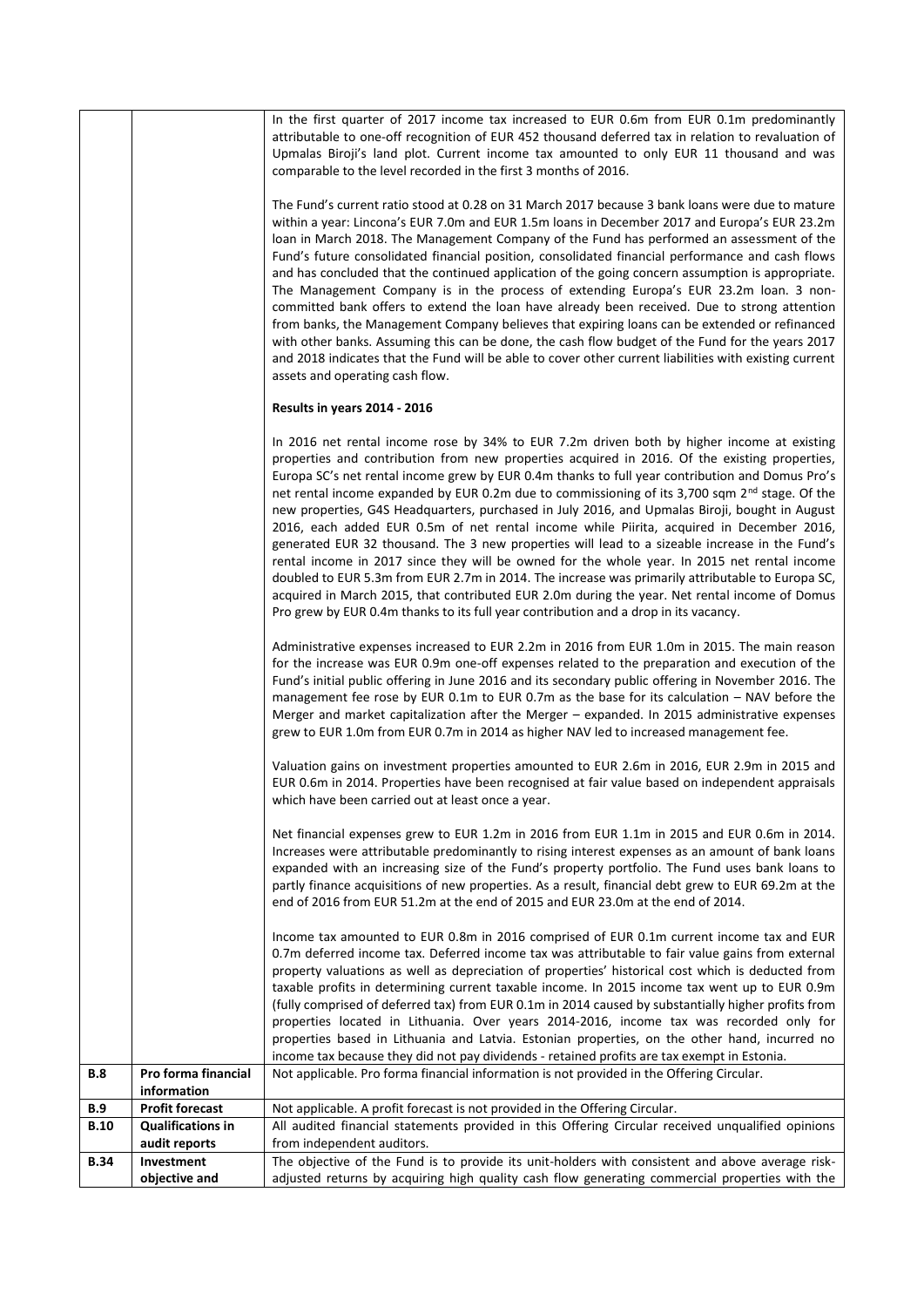|             | policy                                                                                                                                | potential for adding value through active management, thereby creating a stable income stream of<br>high yielding current income combined with capital gains. The focus of the Fund is to invest,<br>directly or indirectly, in real estate located in Estonia, Latvia, and Lithuania, with a particular focus<br>on the capitals - Tallinn, Riga, and Vilnius - and a preference for city centres within or near the<br>central business districts.<br>At least 80% of the Fund's gross asset value must be invested in real estate and securities relating<br>to real estate in accordance with the investment objectives and policy of the Fund. Up to 20% of<br>the Fund's gross asset value may be invested in the deposits and financial instruments. The assets<br>of the Fund may be invested in derivative instruments only for the purpose of hedging the<br>property loan risks.<br>The Fund shall meet the following risk diversification requirements:<br>up to 50% of the gross asset value of the Fund may be invested in any single real estate<br>$\bullet$<br>property, or in any single real estate fund; |
|-------------|---------------------------------------------------------------------------------------------------------------------------------------|------------------------------------------------------------------------------------------------------------------------------------------------------------------------------------------------------------------------------------------------------------------------------------------------------------------------------------------------------------------------------------------------------------------------------------------------------------------------------------------------------------------------------------------------------------------------------------------------------------------------------------------------------------------------------------------------------------------------------------------------------------------------------------------------------------------------------------------------------------------------------------------------------------------------------------------------------------------------------------------------------------------------------------------------------------------------------------------------------------------------------|
|             |                                                                                                                                       | the annual rental income from one single tenant shall not form more than 30% of the total<br>$\bullet$<br>annual net rental income of the Fund.                                                                                                                                                                                                                                                                                                                                                                                                                                                                                                                                                                                                                                                                                                                                                                                                                                                                                                                                                                              |
| <b>B.35</b> | Borrowing and/or<br>leverage limits                                                                                                   | The Management Company has, on account of the Fund, the right to guarantee an issue of<br>securities, provide surety, take a loan, issue debt securities, enter into repurchase or reverse<br>repurchase agreements, and conclude other securities borrowing transactions. Subject to the<br>discretion of the Management Company, the Fund aims to leverage its assets and targets a debt<br>level of 50% of the value of its assets. At no point in time may the Fund's leverage exceed 65% of<br>the value of its assets. Loans may be taken for periods of up to 30 years.                                                                                                                                                                                                                                                                                                                                                                                                                                                                                                                                               |
| <b>B.36</b> | <b>Regulatory status</b><br>and the name of a<br>regulator                                                                            | The Fund is registered with, and is regulated by the Estonian Financial Supervision Authority<br>(Finantsinspektsioon).                                                                                                                                                                                                                                                                                                                                                                                                                                                                                                                                                                                                                                                                                                                                                                                                                                                                                                                                                                                                      |
| <b>B.37</b> | Profile of a typical<br>investor                                                                                                      | A typical investor of the Fund is either an institutional or a retail investor seeking to have a medium<br>or long term indirect exposure to commercial real estate property. Investors should be ready to<br>accept investment risk generally inherent to real estate markets. Provided that Fund's investments<br>are made with a long term perspective with a view to gain both from the increase of the property<br>value over economic cycles and through continuous cash flow generation, also investors are<br>expected to invest with a long term view. Furthermore, investors who expect regular distributions<br>out of cash flows (e.g. dividends, interests) should consider an investment in the Fund. Any<br>investor, who has had no or very little experience in investing in real estate funds or directly in<br>commercial real estate property, should consult their professional adviser in order to learn about<br>the characteristics and risks associated with such investments.                                                                                                                      |
| <b>B.38</b> | Identity of assets in<br>which the Fund<br>invested more than<br>20% of its gross<br>asset value                                      | According to the Fund Rules, up to 50% of the gross asset value of the Fund may be invested in any<br>single real estate property, or in any single real estate fund.<br>As of 31 March 2017, the fair value of Europa SC, a shopping mall in Vilnius, constituted<br>approximately 23% of the Fund's gross assets and 24% of its property portfolio value. No other<br>single property (or other investment) comprised more than 20% of the Fund's gross asset value on<br>31 March 2017.                                                                                                                                                                                                                                                                                                                                                                                                                                                                                                                                                                                                                                   |
| <b>B.39</b> | Identity of<br>collective<br>investment<br>undertakings in<br>which the Fund<br>invested more than<br>40% of its gross<br>asset value | The Fund has no investments in other collective investment undertakings.                                                                                                                                                                                                                                                                                                                                                                                                                                                                                                                                                                                                                                                                                                                                                                                                                                                                                                                                                                                                                                                     |
| <b>B.40</b> | <b>Service providers</b><br>and fees                                                                                                  | The main service providers to the Fund are the Management Company and the Depositary.<br>See Element B.41 below.<br>For the fund management services, the Management Company is paid a management fee and a<br>performance fee on account of the Fund.<br>According to the Fund Rules, the management fee shall be calculated as follows:<br>• the management fee shall be calculated quarterly based on the 3-month average market                                                                                                                                                                                                                                                                                                                                                                                                                                                                                                                                                                                                                                                                                          |
|             |                                                                                                                                       | capitalisation of the Fund. After each quarter, the management fee shall be calculated on the<br>first banking day of the following quarter.                                                                                                                                                                                                                                                                                                                                                                                                                                                                                                                                                                                                                                                                                                                                                                                                                                                                                                                                                                                 |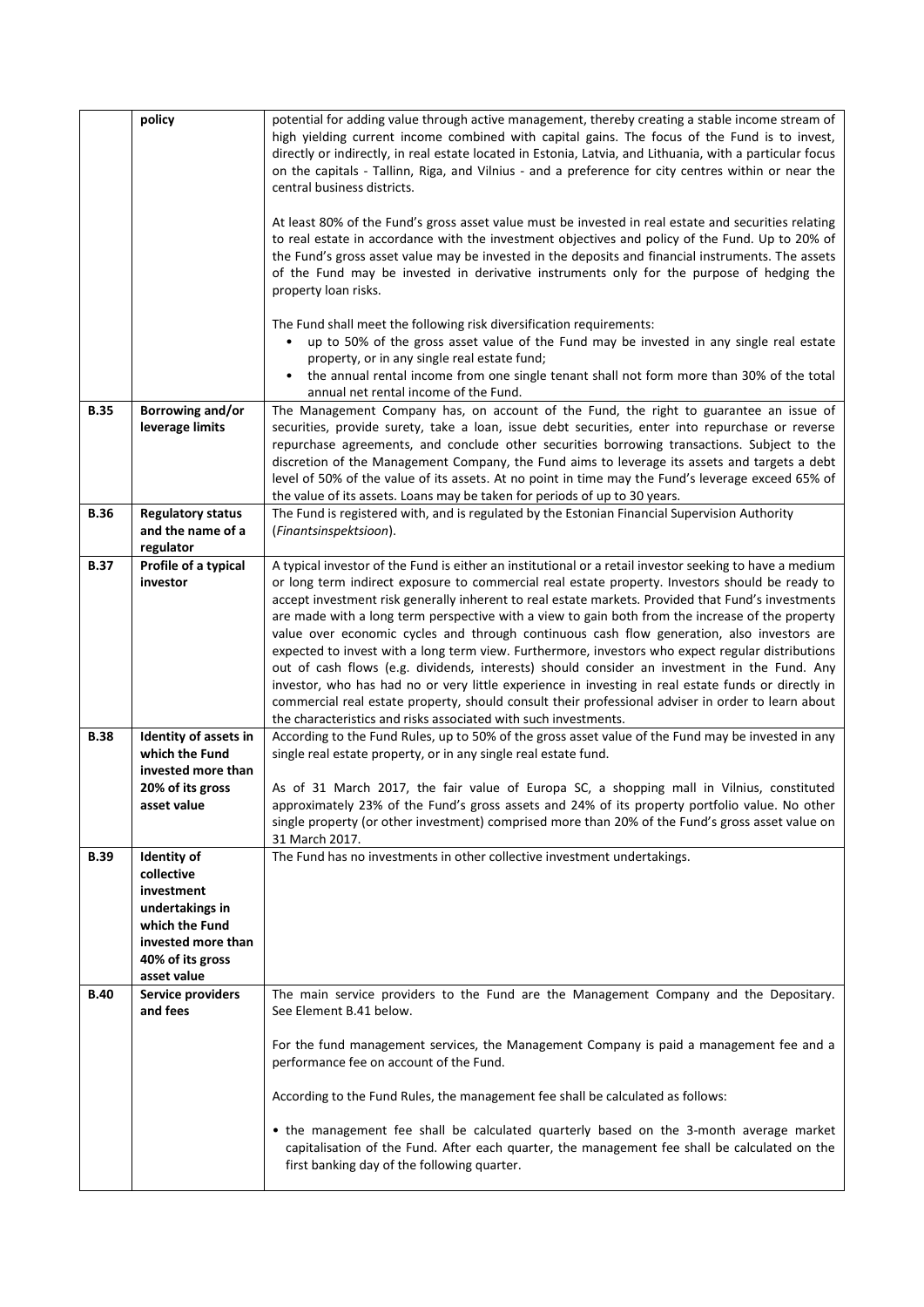|             |                             | • the management fee shall be calculated based on the following rates and in the following                                                                                                                  |
|-------------|-----------------------------|-------------------------------------------------------------------------------------------------------------------------------------------------------------------------------------------------------------|
|             |                             | tranches:                                                                                                                                                                                                   |
|             |                             | 1.50% of the market capitalisation below EUR 50 million;<br>1.25% of the part of the market capitalisation that is equal to or exceeds EUR 50 million and                                                   |
|             |                             | is below EUR 100 million;                                                                                                                                                                                   |
|             |                             | 1.00% of the part of the market capitalisation that is equal to or exceeds EUR 100 million and                                                                                                              |
|             |                             | is below EUR 200 million;                                                                                                                                                                                   |
|             |                             | 0.75% of the part of the market capitalisation that is equal to or exceeds EUR 200 and is                                                                                                                   |
|             |                             | below EUR 300 million;<br>0.50% of the part of the market capitalisation that is equal to or exceeds EUR 300 million.                                                                                       |
|             |                             |                                                                                                                                                                                                             |
|             |                             | • the management fee shall be calculated after each quarter as follows:                                                                                                                                     |
|             |                             | the market capitalisation as calculated on the fee calculation date, split into the tranches                                                                                                                |
|             |                             | and each tranche of the market capitalisation (MCapt) multiplied by                                                                                                                                         |
|             |                             | respective fee rate $(F_n)$ applied to the respective tranche, then the aggregate of the fees<br>from each tranches multiplied by                                                                           |
|             |                             | the quotinent of the actual number of days in the respective quarter (Actual <sub>a</sub> ) divided by 365<br>$\overline{\phantom{a}}$                                                                      |
|             |                             | days per calendar year, as also indicated in the formula below                                                                                                                                              |
|             |                             | $((MCap_1 \times F_1) +  + (MCap_5 \times F_5)) \times (Actual_0 / 365)$                                                                                                                                    |
|             |                             | • in case the market capitalisation is lower than 90% of the net asset value, the amount equal to                                                                                                           |
|             |                             | 90% of the net asset value shall be used for the Management Fee calculation instead of the                                                                                                                  |
|             |                             | market capitalisation. In this case, the net asset value means the average quarterly net asset                                                                                                              |
|             |                             | value and such management fee adjustments shall be calculated and paid annually after the<br>annual report of the Fund for the respective period(s) has been audited.                                       |
|             |                             |                                                                                                                                                                                                             |
|             |                             | For each year, if the annual adjusted funds from operations of the Fund divided by the average                                                                                                              |
|             |                             | paid in capital during the year (calculated on a monthly basis) exceeds 8% per annum, the                                                                                                                   |
|             |                             | Management Company is entitled to a performance fee in the amount of 20% of the amount<br>exceeding 8%.                                                                                                     |
|             |                             |                                                                                                                                                                                                             |
|             |                             | The performance fee is calculated annually by the Management Company and is accrued to the                                                                                                                  |
|             |                             | performance fee reserve. Once the performance fee reserve becomes positive, the performance                                                                                                                 |
|             |                             | fee can be paid to the Management Company. However, the performance fee for the year shall not<br>exceed 0.4% of the Fund's average net asset value per year (upper performance fee limit).                 |
|             |                             | Negative performance Fee shall not be less than -0.4% of the Fund's average net asset value per                                                                                                             |
|             |                             | year (lower performance fee limit).                                                                                                                                                                         |
|             |                             | A performance fee for the first year of the Fund (i.e. 2016) shall not be calculated.                                                                                                                       |
|             |                             | The performance fee first becomes payable in the fifth year of the Fund (i.e. 2020) for the period of                                                                                                       |
|             |                             | 2017, 2018, and 2019.                                                                                                                                                                                       |
|             |                             |                                                                                                                                                                                                             |
|             |                             | The Depositary shall be paid a depositary fee for the provision of depositary services. The annual<br>Depositary Fee will be 0.03% of the gross asset value of the Fund, but the fee shall not be less than |
|             |                             | EUR 10,000 per annum. In addition, the Depositary shall be paid or reimbursed for fees and out-of-                                                                                                          |
|             |                             | pocket expenses related to the transactions made on account of the Fund.                                                                                                                                    |
|             |                             |                                                                                                                                                                                                             |
|             |                             | The fees and other expenses paid out of the Fund (including out of SPVs) shall not exceed 30% of<br>the net asset value of the Fund per calendar year.                                                      |
| <b>B.41</b> | Investment                  | Northern Horizon Capital AS, registry code 11025345, address Tornimäe 2, 10145 Tallinn, Estonia,                                                                                                            |
|             | manager                     | acts as the fund management company of the Fund (the "Management Company").                                                                                                                                 |
|             |                             |                                                                                                                                                                                                             |
|             |                             | Swedbank AS, registry code 10060701, address Liivalaia 8, 15040 Tallinn, Estonia acts as the<br>depositary for the Fund. The depositary may delegate its tasks to third party service provider in           |
|             |                             | compliance with the regulations and the Fund Rules (the "Depositary").                                                                                                                                      |
| <b>B.42</b> | Net asset value             | The net asset value of the Fund shall be calculated monthly, as of the last banking day of each                                                                                                             |
|             | calculation and             | calendar month. The net asset value of the Fund and of a Unit shall be made available on the                                                                                                                |
|             | communication               | Website (www.baltichorizon.com), via a stock exchange release, and at the registered office of the<br>Management Company on the 15th day of the following month at the latest.                              |
| <b>B.43</b> | <b>Cross liabilities in</b> | Not applicable. The Fund is not an umbrella collective investment undertaking and it has no                                                                                                                 |
|             | the case of                 | investments in other collective investment undertakings.                                                                                                                                                    |
|             | umbrella collective         |                                                                                                                                                                                                             |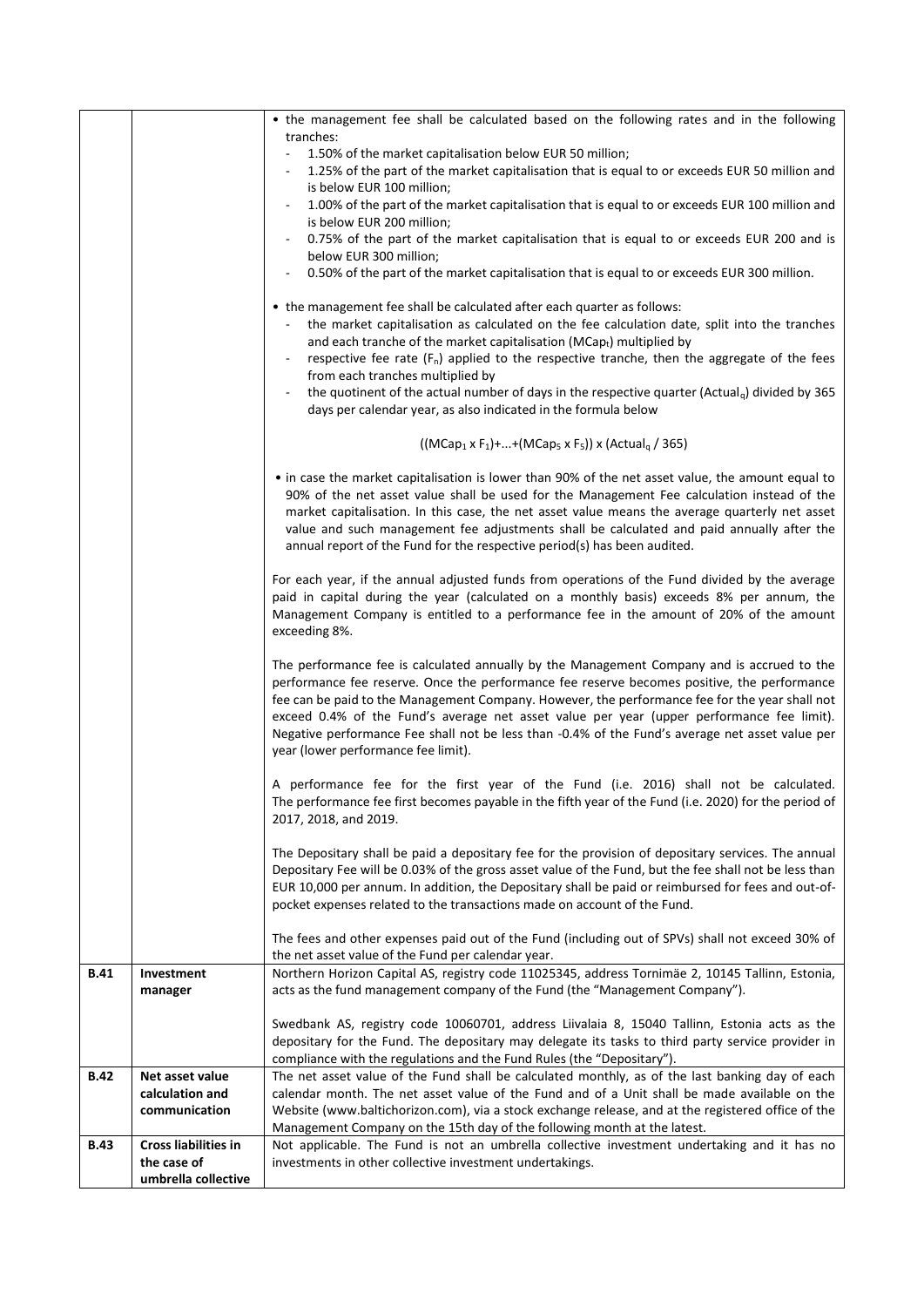|             | investment                                                                                                                                                                                                                                                                                                                                                                                                                  |                                                                                                                                                                                                                                                                                                                                                                                                                                                                                                                                                                                                                                                                                                                                                                                                                                                            |                                                       |                       |                               |                   |                 |                  |  |  |  |
|-------------|-----------------------------------------------------------------------------------------------------------------------------------------------------------------------------------------------------------------------------------------------------------------------------------------------------------------------------------------------------------------------------------------------------------------------------|------------------------------------------------------------------------------------------------------------------------------------------------------------------------------------------------------------------------------------------------------------------------------------------------------------------------------------------------------------------------------------------------------------------------------------------------------------------------------------------------------------------------------------------------------------------------------------------------------------------------------------------------------------------------------------------------------------------------------------------------------------------------------------------------------------------------------------------------------------|-------------------------------------------------------|-----------------------|-------------------------------|-------------------|-----------------|------------------|--|--|--|
| <b>B.45</b> | undertaking<br><b>Description of the</b>                                                                                                                                                                                                                                                                                                                                                                                    |                                                                                                                                                                                                                                                                                                                                                                                                                                                                                                                                                                                                                                                                                                                                                                                                                                                            |                                                       |                       |                               |                   |                 |                  |  |  |  |
|             | Fund's portfolio                                                                                                                                                                                                                                                                                                                                                                                                            | At the date of this Offering Circular, the Fund's property portfolio consists of 9 commercial<br>properties located in the capital cities of the Baltic States. The fair value of the portfolio amounted<br>to EUR 156.5m and it had 83.4 thousand sqm of rentable area at the end of March 2017. The Fund<br>took over BOF's portfolio of 5 buildings as a result of the Merger with BOF on 30 June 2016. By<br>investing proceeds from the initial public offering completed on 29 June 2016, the Fund acquired 2<br>more properties: G4S Headquarters in Tallinn on 12 July 2016 and Upmalas Biroji in Riga on 30<br>August 2016. Equity raised in the secondary public offering completed on 30 November 2016 was<br>deployed to purchase the latest 2 properties: Piirita in Tallinn on 16 December 2016 and Duetto I in<br>Vilnius on 22 March 2017. |                                                       |                       |                               |                   |                 |                  |  |  |  |
|             |                                                                                                                                                                                                                                                                                                                                                                                                                             |                                                                                                                                                                                                                                                                                                                                                                                                                                                                                                                                                                                                                                                                                                                                                                                                                                                            | Table 5: the Fund's property portfolio, 31 March 2017 |                       |                               |                   |                 |                  |  |  |  |
|             |                                                                                                                                                                                                                                                                                                                                                                                                                             | <b>Property</b>                                                                                                                                                                                                                                                                                                                                                                                                                                                                                                                                                                                                                                                                                                                                                                                                                                            | <b>Sector</b>                                         | Rentable<br>area, sqm | Fair value,<br><b>EUR'000</b> | Vacancy           | WAULT,<br>years | No of<br>tenants |  |  |  |
|             |                                                                                                                                                                                                                                                                                                                                                                                                                             | Europa SC                                                                                                                                                                                                                                                                                                                                                                                                                                                                                                                                                                                                                                                                                                                                                                                                                                                  | Retail                                                | 16,856                | 38,051                        | 5.8%              | 3.7             | 69               |  |  |  |
|             |                                                                                                                                                                                                                                                                                                                                                                                                                             | Upmalas Biroji                                                                                                                                                                                                                                                                                                                                                                                                                                                                                                                                                                                                                                                                                                                                                                                                                                             | Office                                                | 10,419                | 23,530                        | 0.2%              | 4.1             | 13               |  |  |  |
|             |                                                                                                                                                                                                                                                                                                                                                                                                                             | Domus Pro                                                                                                                                                                                                                                                                                                                                                                                                                                                                                                                                                                                                                                                                                                                                                                                                                                                  | Retail                                                | 11,247                | 17,0801                       | 0.7%              | 5.7             | 28               |  |  |  |
|             |                                                                                                                                                                                                                                                                                                                                                                                                                             | <b>G4S Headquarters</b>                                                                                                                                                                                                                                                                                                                                                                                                                                                                                                                                                                                                                                                                                                                                                                                                                                    | Office                                                | 8,363                 | 16,800                        | 0.0%              | 5.6             | 1                |  |  |  |
|             |                                                                                                                                                                                                                                                                                                                                                                                                                             | Lincona                                                                                                                                                                                                                                                                                                                                                                                                                                                                                                                                                                                                                                                                                                                                                                                                                                                    | Office                                                | 10,859                | 15,704                        | 3.8%              | 4.0             | 14               |  |  |  |
|             |                                                                                                                                                                                                                                                                                                                                                                                                                             | Duetto I                                                                                                                                                                                                                                                                                                                                                                                                                                                                                                                                                                                                                                                                                                                                                                                                                                                   | Office                                                | 8,327                 | 14,629                        | 0.0% <sup>2</sup> | 5.0             | 5                |  |  |  |
|             |                                                                                                                                                                                                                                                                                                                                                                                                                             | Coca Cola Plaza                                                                                                                                                                                                                                                                                                                                                                                                                                                                                                                                                                                                                                                                                                                                                                                                                                            | Leisure                                               | 8,664                 | 13,000                        | 0.0%              | 6.0             | 1                |  |  |  |
|             |                                                                                                                                                                                                                                                                                                                                                                                                                             | Piirita                                                                                                                                                                                                                                                                                                                                                                                                                                                                                                                                                                                                                                                                                                                                                                                                                                                    | Retail                                                | 5,436                 | 12,200                        | 0.3%              | 7.5             | 23               |  |  |  |
|             |                                                                                                                                                                                                                                                                                                                                                                                                                             | Sky Supermarket                                                                                                                                                                                                                                                                                                                                                                                                                                                                                                                                                                                                                                                                                                                                                                                                                                            | Retail                                                | 3,263                 | 5,543                         | 1.6%              | 4.1             | 21               |  |  |  |
|             |                                                                                                                                                                                                                                                                                                                                                                                                                             | Total                                                                                                                                                                                                                                                                                                                                                                                                                                                                                                                                                                                                                                                                                                                                                                                                                                                      |                                                       | 83,434                | 156,538                       | 1.9%              | 4.8             | 175              |  |  |  |
|             |                                                                                                                                                                                                                                                                                                                                                                                                                             | <sup>1</sup> Does not include EUR 2.2m fair value of 3 <sup>rd</sup> stage which is under construction.<br><sup>2</sup> Effective vacancy rate of Duetto I was zero because YIT Kausta, a seller of the property, is providing a 2-year<br>guarantee (starting from the acquisition date) of full-occupancy net rental income which implies a 7.2% annual<br>yield on the acquisition price. Any shortage between an actual rent and the guaranteed amount is paid by YIT<br>Kausta to the Fund on a monthly basis. Actual vacancy of Duetto I stood at 25% at the end of March 2017.                                                                                                                                                                                                                                                                      |                                                       |                       |                               |                   |                 |                  |  |  |  |
|             | As of March 2017 vacancy of the portfolio stood at 1.9% indicating strong demand for space at the<br>Fund's properties. 6 out 9 properties had occupancy between 99-100%. The portfolio's average<br>remaining lease term was at comfortable 4.8 years. There were 175 tenants including such well-<br>known companies as G4S, Forum Cinemas (part of AMC), Rimi (part of ICA Gruppen), SEB,<br>Swedbank, Bosch and others. |                                                                                                                                                                                                                                                                                                                                                                                                                                                                                                                                                                                                                                                                                                                                                                                                                                                            |                                                       |                       |                               |                   |                 |                  |  |  |  |
|             |                                                                                                                                                                                                                                                                                                                                                                                                                             | The property portfolio was well diversified both in terms of sectors and locations. At the end of<br>March 2017, retail and office segments with 4 properties each constituted 47% and 45% of the<br>total fair value respectively. The remaining 8% were attributable to Coca Cola Plaza cinema<br>complex representing a leisure segment. Location-wise, Vilnius with 3 properties comprised 44% of<br>total portfolio value followed by Tallinn with 4 properties at 37% and Riga with 2 properties at<br>19%.                                                                                                                                                                                                                                                                                                                                          |                                                       |                       |                               |                   |                 |                  |  |  |  |
|             |                                                                                                                                                                                                                                                                                                                                                                                                                             | All buildings in the portfolio were operational and generating cash flows. The development of the<br>3,700 sqm second stage in Domus Pro SC was fully completed in May 2016. In addition,<br>construction of the third stage at Domus Pro started in December 2016. The expansion is a 6-story<br>building with 4,380 sqm of rentable area of which more than 50% is already pre-leased. The<br>construction is planned to be completed by the end of 2017.                                                                                                                                                                                                                                                                                                                                                                                                |                                                       |                       |                               |                   |                 |                  |  |  |  |
| <b>B.46</b> | Most recent net                                                                                                                                                                                                                                                                                                                                                                                                             | As of 30 April 2017 the Fund's NAV per unit amounted to EUR 1.3220 while EPRA NAV,                                                                                                                                                                                                                                                                                                                                                                                                                                                                                                                                                                                                                                                                                                                                                                         |                                                       |                       |                               |                   |                 |                  |  |  |  |
|             | asset value per unit                                                                                                                                                                                                                                                                                                                                                                                                        | the measure of long term NAV, stood at EUR 1.4697 per unit. These figures have not been audited<br>or reviewed by independent auditors.                                                                                                                                                                                                                                                                                                                                                                                                                                                                                                                                                                                                                                                                                                                    |                                                       |                       |                               |                   |                 |                  |  |  |  |

### Section C - Securities

| C.1 | Type and class of  | The Fund has one class of Units and the Offer Units are from the same class.                      |  |
|-----|--------------------|---------------------------------------------------------------------------------------------------|--|
|     | securities         |                                                                                                   |  |
|     |                    | All Offer Units will be registered with the Estonian Central Securities Depository, with ISIN     |  |
|     |                    | EE3500110244. Units traded on Nasdag Stockholm are also held with Euroclear Sweden.               |  |
| C.2 | <b>Currency of</b> | Units are issued in euros. Units listed on Nasdag Stockholm are nominated in SEK.                 |  |
|     | securities issue   |                                                                                                   |  |
| C.3 | Number of          | Up to 37,770,000 New Units will be issued in the Offering. This also includes the Upsizing Option |  |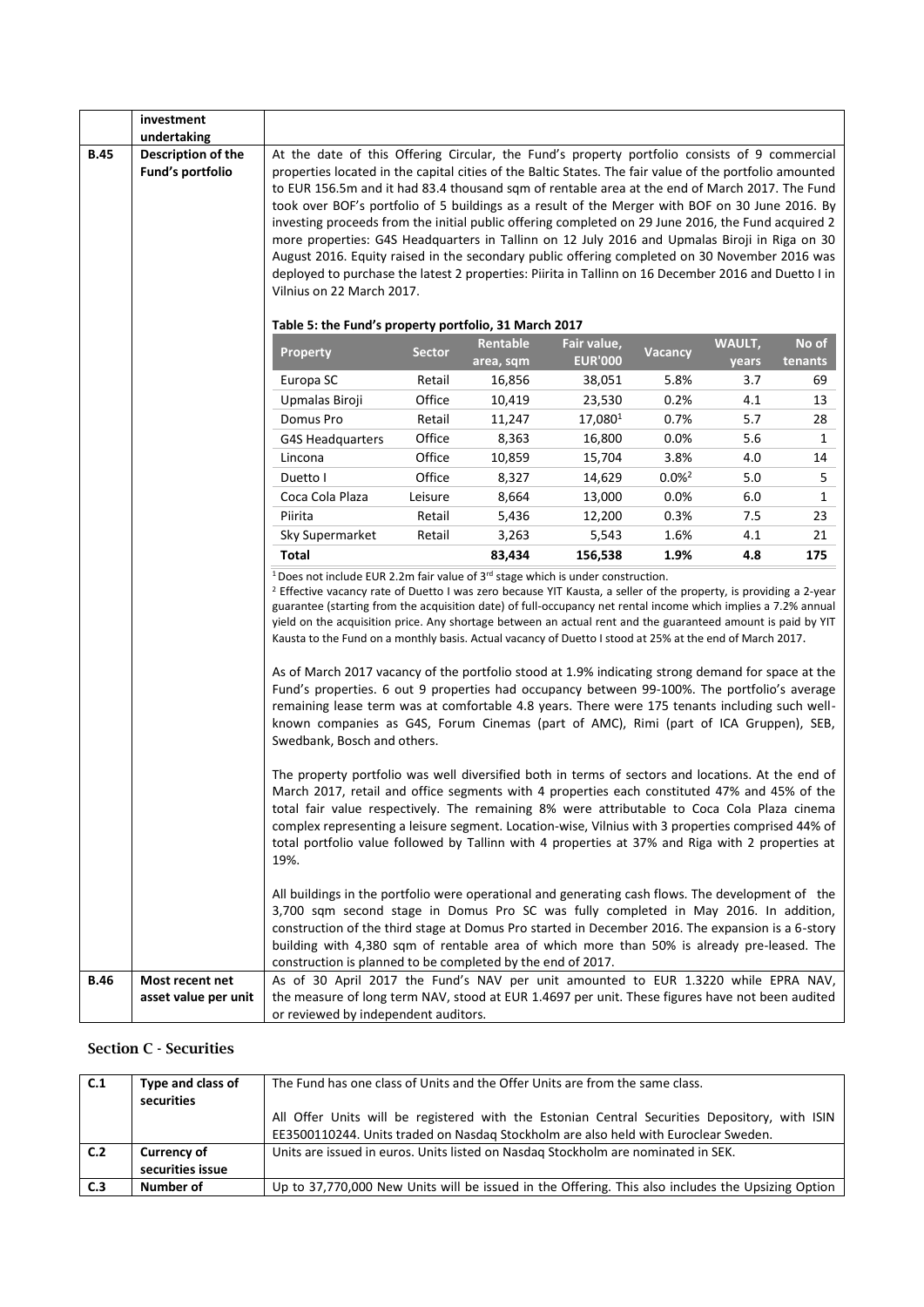| C.5                                                                                                           | securities issued<br><b>Restrictions on</b><br>transferability of | under which up to 22,662,000 additional Offer Units may be offered. Immediately after the<br>Offering, assuming that the Upsizing Option is exercised in full, the total number or Units will be<br>95,028,843 Units.<br>Units are issued with no nominal value.<br>Units are freely transferable.                                                                                                                                                                                                                                                                                                                                                                                                                                                                                                                                                                                                                            |  |
|---------------------------------------------------------------------------------------------------------------|-------------------------------------------------------------------|-------------------------------------------------------------------------------------------------------------------------------------------------------------------------------------------------------------------------------------------------------------------------------------------------------------------------------------------------------------------------------------------------------------------------------------------------------------------------------------------------------------------------------------------------------------------------------------------------------------------------------------------------------------------------------------------------------------------------------------------------------------------------------------------------------------------------------------------------------------------------------------------------------------------------------|--|
| securities<br>C.7<br>Dividend policy<br>The Management Company intends to pay dividends on a quarterly basis. |                                                                   | The Management Company targets to pay out to Unit-holders at least 80% of adjusted funds from<br>operations (AFFO) which are defined as net rental income of properties less fund administration<br>expenses, less external interest expenses and less capital expenditures excluding acquisitions of<br>properties and investments into developments. Dividends will be determined taking into account<br>the sustainability of the Fund's liquidity position. Up to 20% of the AFFO might be used for follow<br>on investments. As % of invested equity, dividends are targeted to yield 7-9% per annum.<br>Since the initial public offering in June 2016, the Fund has distributed dividends quarterly. Until the<br>date of this Offering Circular, 3 quarterly dividend payments have been announced. The latest is<br>EUR 0.023 per unit for Q1 2017 profit, announced on 28 April 2017 and to be paid on 18 May 2017, |  |
|                                                                                                               |                                                                   | representing a 1.8% quarterly dividend yield on the Unit market price on Nasdaq Tallinn on the day<br>of the announcement. In relation to the Fund's 2016 profit, 2 quarterly dividends were paid out:<br>EUR 0.024 per unit for Q4 2016 and EUR 0.026 per unit for Q3 2016 profit. Before the Merger, BOF<br>had distributed dividends to its unit-holders every year from 2012 to 2015.                                                                                                                                                                                                                                                                                                                                                                                                                                                                                                                                     |  |
| C.11                                                                                                          | <b>Admission to</b>                                               | The Management Company is planning to list the New Units on Nasdaq Tallinn and Nasdaq                                                                                                                                                                                                                                                                                                                                                                                                                                                                                                                                                                                                                                                                                                                                                                                                                                         |  |
|                                                                                                               | trading                                                           | Stockholm. Holders of Units are entitled to have those Units traded on Nasdag Stockholm or                                                                                                                                                                                                                                                                                                                                                                                                                                                                                                                                                                                                                                                                                                                                                                                                                                    |  |
|                                                                                                               |                                                                   | Nasdag Tallinn. Trading in the New Units is expected to commence on Nasdag Tallinn on or about                                                                                                                                                                                                                                                                                                                                                                                                                                                                                                                                                                                                                                                                                                                                                                                                                                |  |
|                                                                                                               |                                                                   | 26 June 2017 and on Nasdag Stockholm on or about 30 June 2017.                                                                                                                                                                                                                                                                                                                                                                                                                                                                                                                                                                                                                                                                                                                                                                                                                                                                |  |

Section D - Risks

| D.2                                                                                               | Key risks specific to | The Fund is exposed to macroeconomic fluctuations.<br>$\blacksquare$                                                           |
|---------------------------------------------------------------------------------------------------|-----------------------|--------------------------------------------------------------------------------------------------------------------------------|
|                                                                                                   | the Fund              | The successful implementation of Fund's investment strategy is subject to risks such as limited                                |
|                                                                                                   |                       | availability of attractive commercial properties for sale, unfavourable economic terms of                                      |
| properties and inability to raise debt financing at attractive terms.<br>$\overline{\phantom{a}}$ |                       | potential investment targets, intensive competition among investors for high quality                                           |
|                                                                                                   |                       |                                                                                                                                |
|                                                                                                   |                       | The Fund has a limited past performance, whereas also past performance is not a guarantee of                                   |
|                                                                                                   |                       | the future performance of the Fund.                                                                                            |
|                                                                                                   |                       |                                                                                                                                |
|                                                                                                   |                       | Newly acquired real estate assets could require unforeseen investments and/or demonstrate                                      |
|                                                                                                   |                       | lower than expected performance and financial returns.                                                                         |
|                                                                                                   |                       | If a tenant leaves, there is a risk that a new tenant may not be found at the equivalent<br>$\overline{\phantom{a}}$           |
|                                                                                                   |                       | economic terms or at all for some time. There is also a risk that a tenant may not pay rent on                                 |
|                                                                                                   |                       | time or at all.                                                                                                                |
|                                                                                                   |                       | Increased competition in property industry may require the Fund to invest in upgrading its                                     |
|                                                                                                   |                       | properties and offer rent discounts to attract tenants.                                                                        |
|                                                                                                   |                       | A fair value of the Fund's property portfolio is subject to fluctuations.<br>$\overline{\phantom{a}}$                          |
|                                                                                                   |                       | The Fund employs a significant financial leverage when acquiring properties which also leads<br>$\overline{\phantom{a}}$       |
|                                                                                                   |                       | to interest rate risk and refinancing risk.                                                                                    |
|                                                                                                   |                       | The Fund may to a limited extent invest in development projects which typically involve<br>$\overline{\phantom{a}}$            |
|                                                                                                   |                       | greater risks than fully-developed properties.                                                                                 |
|                                                                                                   |                       | Fund's insurance policies could be inadequate to compensate for losses associated with                                         |
|                                                                                                   |                       | damage to its property assets, including loss of rent.                                                                         |
|                                                                                                   |                       | Fund's properties could be subject to unidentified technical problems which could require<br>$\overline{\phantom{a}}$          |
|                                                                                                   |                       | significant capital investments.                                                                                               |
|                                                                                                   |                       | The Fund may be drawn into legal disputes with tenants or counterparties in real estate                                        |
|                                                                                                   |                       | transactions.                                                                                                                  |
|                                                                                                   |                       | Use of external service providers involve risks related to the quality of services and their cost.<br>$\overline{\phantom{a}}$ |
|                                                                                                   |                       | The Fund could be held liable for environmental damage incurred in a property owned by the<br>$\overline{\phantom{a}}$         |
|                                                                                                   |                       | Fund.                                                                                                                          |
|                                                                                                   |                       | Potential damage to Fund's reputation could affect its ability to attract and retain tenants at                                |
|                                                                                                   |                       | its properties as well as Management Company's ability to retain personnel.                                                    |
| D.3                                                                                               | Key risks specific to | Investors may lose the value of their entire investment in the Fund.<br>$\overline{\phantom{a}}$                               |
|                                                                                                   | securities            | There is no guarantee that an active trading market for the Units will develop or be sustained.                                |
|                                                                                                   |                       |                                                                                                                                |
|                                                                                                   |                       | The Offer Price may not be representative of the Unit market price after the listing. Investors                                |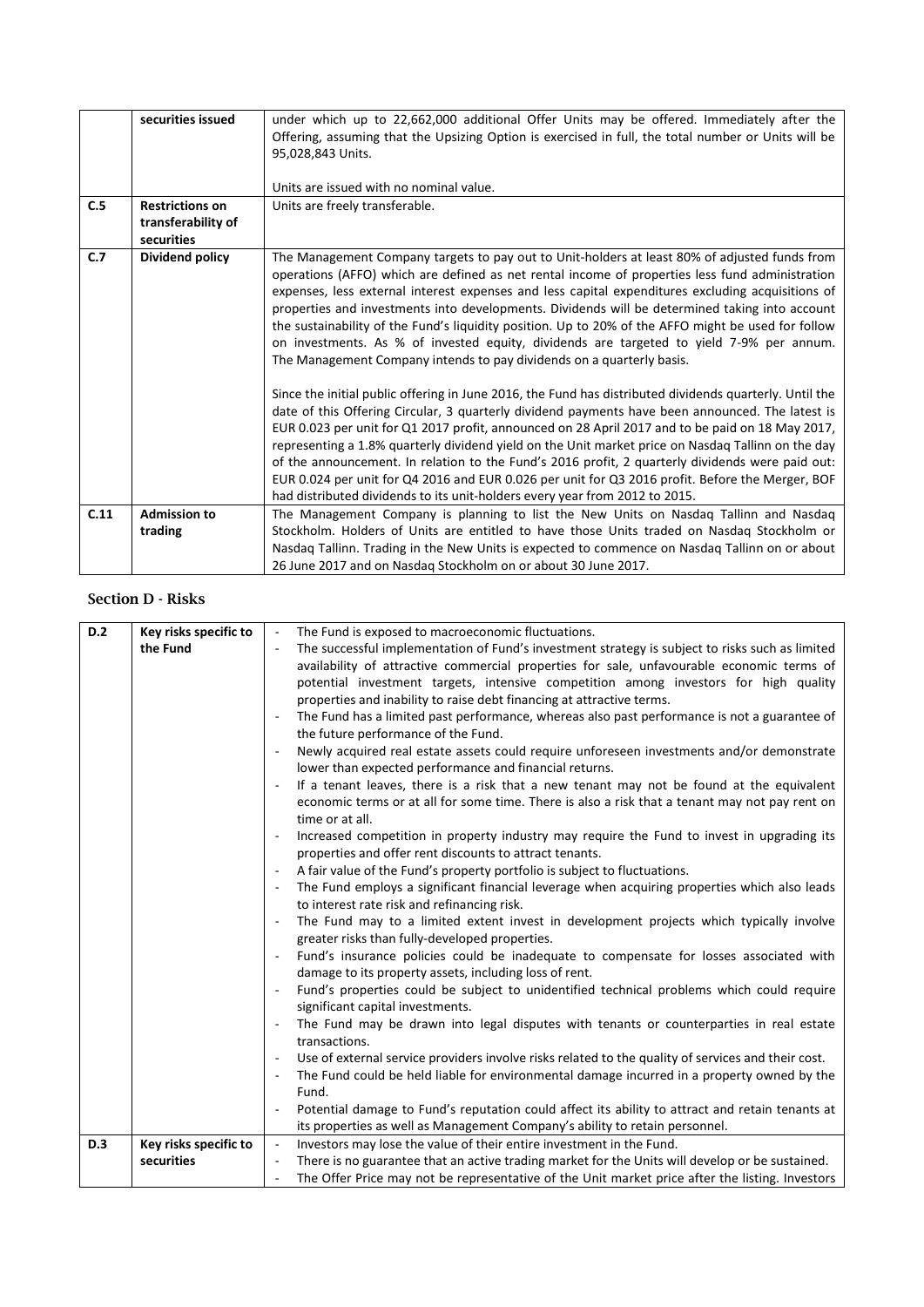|                          | that acquire the Units in the Offering may not be able to resell them in the secondary market    |
|--------------------------|--------------------------------------------------------------------------------------------------|
|                          | at or above the Offer Price.                                                                     |
|                          | Potential future issuances of new Units could lead to dilution of unitholders holdings in the    |
|                          | Fund and reduction in earnings per unit.                                                         |
|                          | Court proceedings in Estonia and enforcement of judgements by foreign courts in Estonia may<br>٠ |
|                          | be more complicated or expensive than in investor's home country.                                |
| ٠                        | The tax consequences for the Swedish Unit-holders would depend on the assets directly held       |
|                          | by the Fund and will vary over time if the Fund's assets change.                                 |
| $\overline{\phantom{a}}$ | Neither the payment of future dividends, nor their size are guaranteed.                          |
| -                        | Dual listing on Nasdaq Stockholm and Nasdaq Tallinn may entail logistic and technical issues     |
|                          | for Unit-holders who have their Units held with Euroclear Sweden. The Nasdag Tallinn and the     |
|                          | Nasdag Stockholm have different characteristics as well as liquidity and as a result of these    |
|                          | differences, the trading price of the Units may not be the same at any given time.               |

#### Section E - Offer

| E.1                                                             | Net proceeds and       | Assuming all Offer Units will be issued and the Upsizing Option will be exercised in full, net           |  |
|-----------------------------------------------------------------|------------------------|----------------------------------------------------------------------------------------------------------|--|
|                                                                 | expenses of the        | proceeds to the Fund from the Offering are estimated to be approximately EUR 47.6m. Assuming             |  |
|                                                                 | <b>Offering</b>        | all Offer Units will be issued and paid in, but the Upsizing Option will not be exercised, the Fund is   |  |
|                                                                 |                        | estimated to receive net proceeds of approximately EUR 18.9m.                                            |  |
|                                                                 |                        |                                                                                                          |  |
|                                                                 |                        | Majority of the expenses related to the Offering are variable and linked to the amount of capital        |  |
|                                                                 |                        | raised. Assuming all Offer Units will be issued and paid in, and the Upsizing Option will be exercised   |  |
|                                                                 |                        | in full, the variable expenses of the Offering are estimated to amount to approximately EUR 2.2m         |  |
|                                                                 |                        | or 4.5% of the capital raised. This corresponds to 1.8% of the Fund's total NAV immediately after        |  |
|                                                                 |                        | the Offering. In addition, the Fund is estimated to incur approximately EUR 140 thousand of fixed        |  |
|                                                                 |                        | expenses related to legal advice, audit and marketing in conjunction with the Offering. Assuming         |  |
|                                                                 |                        | all Offer Units will be issued and paid in, and the Upsizing Option will be exercised in full, the total |  |
|                                                                 |                        | expenses of the Offering are estimated to be approximately EUR 2.4m. Assuming all Offer Units will       |  |
|                                                                 |                        | be issued and paid in, but the Upsizing Option will not be exercised, the total expenses of the          |  |
|                                                                 |                        | Offering are estimated to be approximately EUR 1.0m.                                                     |  |
| E.2b                                                            | <b>Reasons for the</b> | The Fund aims to become the largest publicly listed real estate investor in the Baltics and to           |  |
|                                                                 | Offering and use of    | generate its prospective Unit-holders attractive returns by investing into commercial properties         |  |
|                                                                 | proceeds               | located in the Baltic capital cities. Reasons for the Offering in particular are:                        |  |
|                                                                 |                        | 1. To attract new capital which will be deployed to acquire fully developed and cash flow                |  |
|                                                                 |                        | generating commercial properties in the capital cities of the Baltic States in order to diversify        |  |
|                                                                 | Fund risks;            |                                                                                                          |  |
| 2. To increase liquidity of Units and expand Unit-holders base; |                        |                                                                                                          |  |
|                                                                 |                        | 3. To increase awareness of the Fund among existing and prospective stakeholders and general             |  |
|                                                                 |                        | public.                                                                                                  |  |
|                                                                 |                        |                                                                                                          |  |
|                                                                 |                        | The Management Company will use the net proceeds of the Fund from the Offering to acquire                |  |
|                                                                 |                        | commercial properties comprising the Fund's investment pipeline. The Management Company                  |  |
|                                                                 |                        | estimates that the investment pipeline has an aggregated value of approximately EUR 450-490m             |  |
|                                                                 |                        | and in aggregate assets could be acquired at an average initial yield of 6.5-7.0%. It consists of        |  |
|                                                                 |                        | commercial properties located at central and strategic locations in the capital cities of the Baltic     |  |
|                                                                 |                        | States. The target properties are fully operational and cash flow generating (except for 1 property      |  |
|                                                                 |                        | which is under construction) with attractive risk-return profile, high-quality tenants mix, low          |  |
|                                                                 |                        | vacancy rates and long lease maturities. To ensure a rapid deployment of the proceeds, the               |  |
|                                                                 |                        | Management Company has entered into negotiations with owners of the most attractive targets              |  |
|                                                                 |                        | and/or has been participating in tenders for such assets.                                                |  |
|                                                                 |                        | To the extent the net proceeds of the Offering are not used according to the purposes stated             |  |
|                                                                 |                        | above, they will otherwise be used for the general purposes of the Fund.                                 |  |
| E.3                                                             | <b>Terms and</b>       | Up to 15,108,000 Offer Units will be issued and offered by the Management Company. Together              |  |
|                                                                 | conditions of the      | with determining the completion of the allocation process the Management Company has the right           |  |
|                                                                 | <b>Offering</b>        | to exercise the Upsizing Option, taking into consideration the total demand in the Offering and the      |  |
|                                                                 |                        | quality of such demand. In exercising the Upsizing Option the Management Company has the right           |  |
|                                                                 |                        | to increase the number of new Offer Units by up to 22,662,000 Offer Units.                               |  |
|                                                                 |                        |                                                                                                          |  |
|                                                                 |                        | Price                                                                                                    |  |
|                                                                 |                        | The Offer Price is equal to the NAV of the Unit of the Fund as at 31 May 2017. The Offer Price will      |  |
|                                                                 |                        | not exceed 1.345 EUR. The Offer Price will be disclosed on the Website and through Nasdaq Tallinn        |  |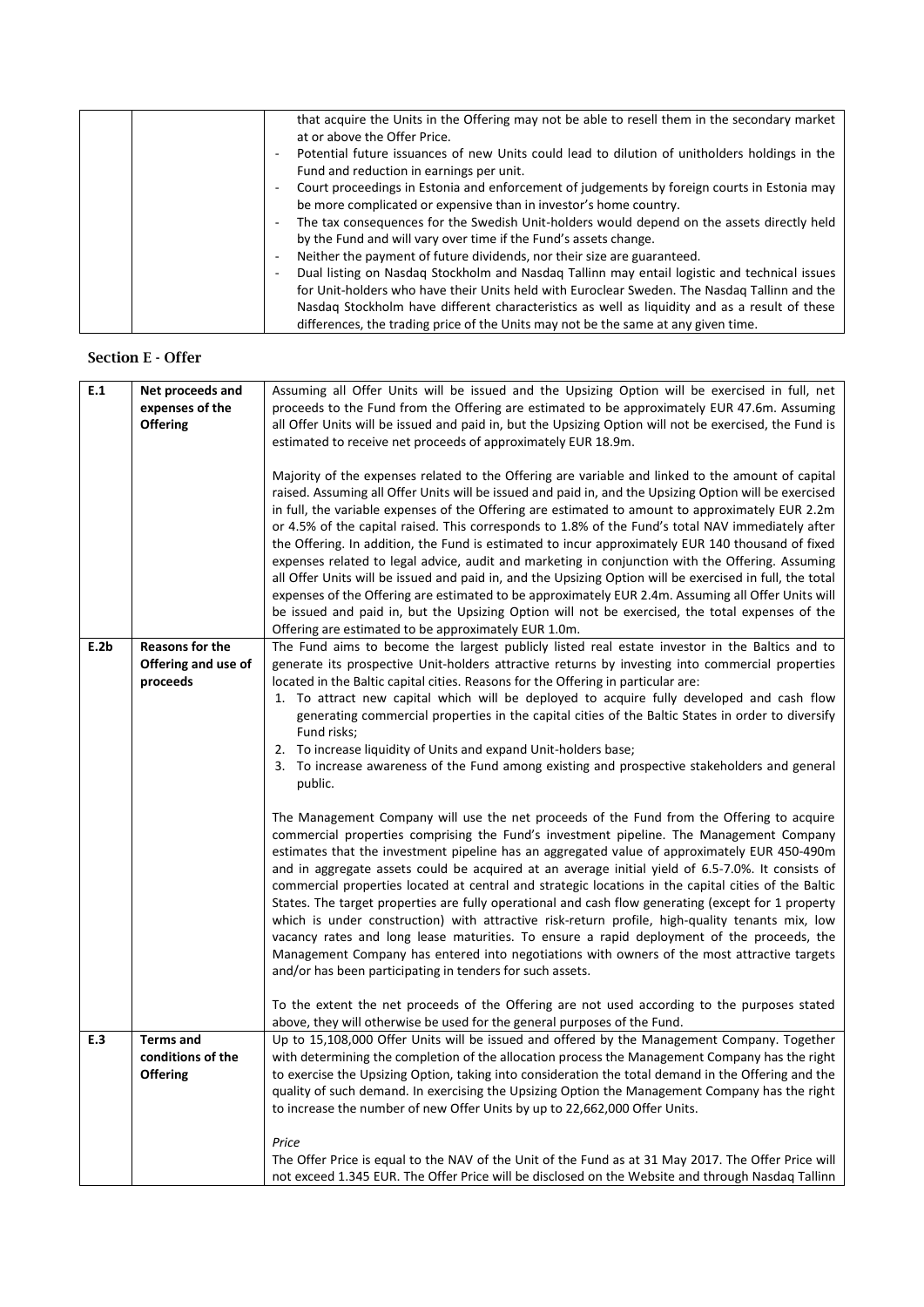| (www.nasdagbaltic.com/market/) and Nasdag Stockholm (http://www.nasdagomxnordic.com/).<br>on 15 June 2017 the latest. The Offer Price is the same in the Institutional Offering and in the Retail<br>Offering. In connection with the Retail Offering in Sweden Catella Bank S.A. will act as paying and<br>settlement agent.                                                                                                                                                                                                                                                                                                                                                                                                                                                                                                                                                                                                                                                                                                                                                                                                                                                                                                                                                                                                       |
|-------------------------------------------------------------------------------------------------------------------------------------------------------------------------------------------------------------------------------------------------------------------------------------------------------------------------------------------------------------------------------------------------------------------------------------------------------------------------------------------------------------------------------------------------------------------------------------------------------------------------------------------------------------------------------------------------------------------------------------------------------------------------------------------------------------------------------------------------------------------------------------------------------------------------------------------------------------------------------------------------------------------------------------------------------------------------------------------------------------------------------------------------------------------------------------------------------------------------------------------------------------------------------------------------------------------------------------|
| The Retail Offering<br>The Retail Offering in Sweden is directed to natural and legal persons in Sweden who are clients of<br>Catella Bank S.A Investor is considered to be a client of Catella Bank S.A. if it has opened a deposit<br>account with Catella Bank S.A The Retail Offering in Finland and Denmark is directed to natural<br>and legal persons in Finland and Denmark who are private banking customers and retail customers<br>of Nordnet Bank AB as well as customers that through third parties receive advice for capital that is<br>placed with Nordnet Bank AB. The Retail Offering in Estonia is directed to natural and legal persons<br>in Estonia. For the purposes of the Offering, a natural person is considered to be "in Estonia" if<br>such person has a securities account with the ECRS and such person's address recorded in the ECRS<br>records in connection with such person's securities account is located in Estonia. A legal person is<br>considered to be "in Estonia" if such person has a securities account with the ECRS and such<br>person's address recorded in the ECRS records in connection with such person's securities account<br>is located in Estonia or its registration code recorded in the ECRS records is the registration code of<br>the Estonian Commercial Register. |
| <b>Subscription Period</b><br>Investors may submit purchase orders for the Offer Units (a "Purchase Order") during the offer<br>period, which commences at 09:00 CET (Central European Time) on 9 May 2017 and terminates at<br>15:00 CET on 20 June 2017 (the "Offer Period").                                                                                                                                                                                                                                                                                                                                                                                                                                                                                                                                                                                                                                                                                                                                                                                                                                                                                                                                                                                                                                                     |
| <b>Placement of Purchase Orders</b><br>Purchase Orders can only be submitted for a full number of Units. The minimum amount of a<br>Purchase Order is 200 Units. An investor wishing to submit a Purchase Order should contact the<br>Manager or the Sales Partner and register a transaction instruction for the purchase of securities in<br>the form as set out by the respective Manager or the Sales Partner. The Purchase Order can be<br>submitted by any means accepted by the Manager or the Sales Partner. Retail Investors in Estonia<br>wishing to subscribe for the Offer Units should contact a custodian that operates such investor's<br>ECRS securities account.                                                                                                                                                                                                                                                                                                                                                                                                                                                                                                                                                                                                                                                   |
| An investor may amend or cancel a Purchase Order at any time before the expiry of the Offer<br>Period. To do so, the Investor must contact respective Manager, Sales Partner or in case of<br>investor from Estonia, its custodian through whom the Purchase Order in question has been made<br>and carry out the procedures required by the Manager, Sales Partner or respective custodian for<br>amending or cancelling a Purchase Order.                                                                                                                                                                                                                                                                                                                                                                                                                                                                                                                                                                                                                                                                                                                                                                                                                                                                                         |
| Allocation<br>The Management Company together with the Managers and the Sales Partner will decide on the<br>allocation on discretionary basis after the expiry of the Offer Period, and no later than on 21 June<br>2017. The Management Company expects to announce the results of the Offering, including the<br>final number of New Units on or about 21 June 2017 on the Website and through the Nasdaq<br>Tallinn<br>(www.nasdaqbaltic.com/market/)<br>Stockholm<br>and<br>Nasdaq<br>(http://www.nasdaqomxnordic.com/). Allocations made to Investors shall be notified to Investors<br>on the same date by the Managers and the Sales Partner.                                                                                                                                                                                                                                                                                                                                                                                                                                                                                                                                                                                                                                                                                |
| For the purposes of allocation, multiple Purchase Orders by one Investor, if submitted, will be<br>merged.                                                                                                                                                                                                                                                                                                                                                                                                                                                                                                                                                                                                                                                                                                                                                                                                                                                                                                                                                                                                                                                                                                                                                                                                                          |
| Payment<br>By submitting a Purchase Order, an Investor agrees to pay for the subscribed Offer Units the Offer<br>Price. In accordance with the allotments determined and announced for each specific Investor,<br>trade instructions for the Offer Units may be placed on or after 21 June 2017 and must reach the<br>relevant custodian bank in a manner which allows the settlement on or about 26 June 2017. The<br>Units allocated to the Investors will be transferred to their securities accounts or to the security<br>account of their nominee or any other person acting on Investors behalf on or about 26 June 2017<br>simultaneously with the transfer of payment for such Units.                                                                                                                                                                                                                                                                                                                                                                                                                                                                                                                                                                                                                                      |
| Cancelling the Offering<br>The Management Company may cancel, partly or in full, the Offering and/or modify the terms and                                                                                                                                                                                                                                                                                                                                                                                                                                                                                                                                                                                                                                                                                                                                                                                                                                                                                                                                                                                                                                                                                                                                                                                                           |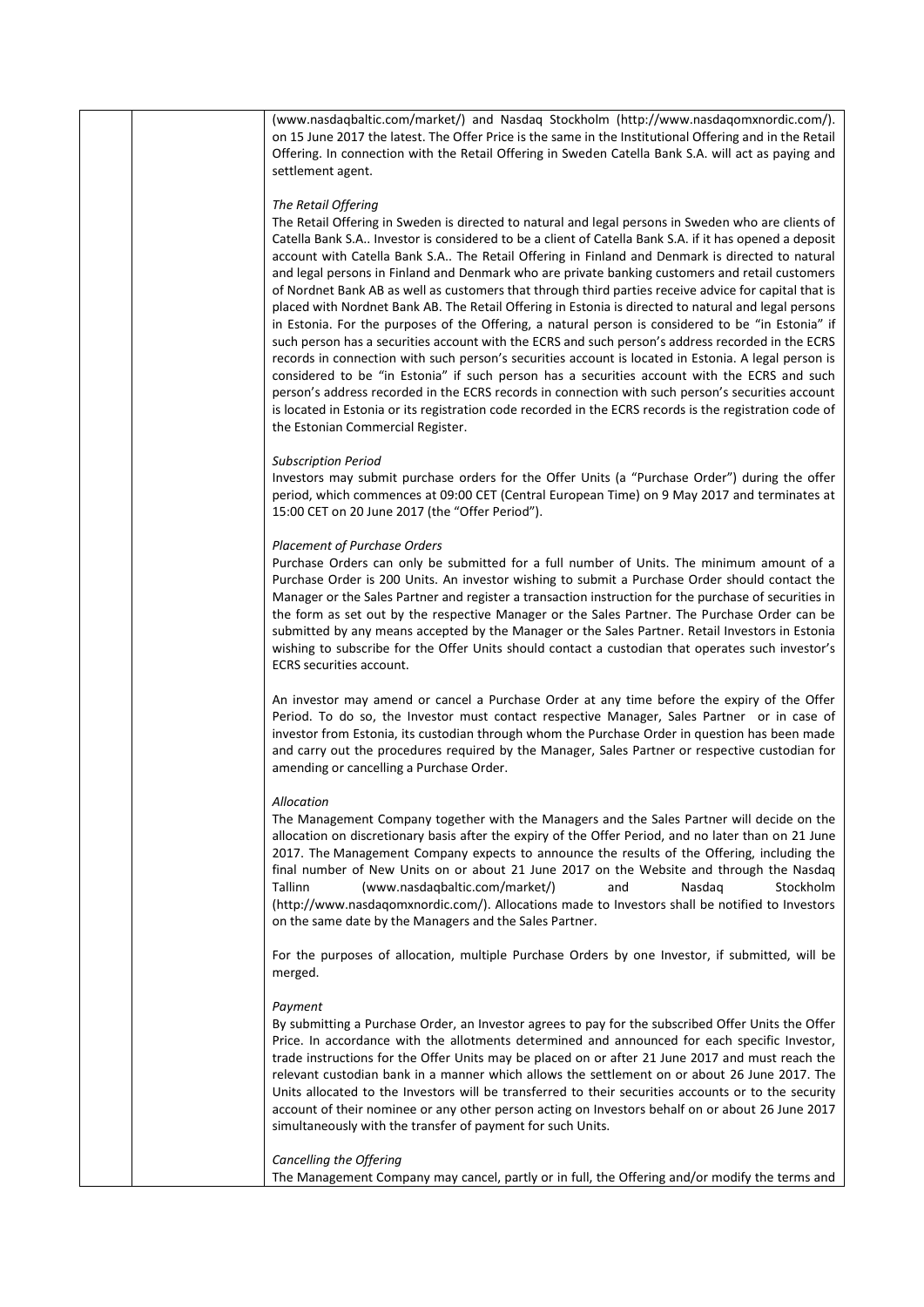|     |                           | dates of the Offering at any time prior to the completion of the Offering. Any cancellation of the<br>Offering or any part thereof will be announced on the Website and through the Nasdag Tallinn<br>(www.nasdagbaltic.com/market/) and Nasdag Stockholm (http://www.nasdagomxnordic.com/). If<br>the Offering is cancelled, Purchase Orders for the Offer Units that have been made will be<br>disregarded, Offer Units are not allocated to an investor, and the funds blocked on the Investor's<br>cash account or a part thereof (the amount in excess of the payment for the allocated Offer Units)<br>will be released. The Management Company will not be liable for the payment of the interest on<br>the payment amount for the time it was held. |  |
|-----|---------------------------|-------------------------------------------------------------------------------------------------------------------------------------------------------------------------------------------------------------------------------------------------------------------------------------------------------------------------------------------------------------------------------------------------------------------------------------------------------------------------------------------------------------------------------------------------------------------------------------------------------------------------------------------------------------------------------------------------------------------------------------------------------------|--|
| E.4 | <b>Material and</b>       | Not applicable. The Management Company is not aware of any conflicts of interests related to the                                                                                                                                                                                                                                                                                                                                                                                                                                                                                                                                                                                                                                                            |  |
|     | conflicting interests     | Offering.                                                                                                                                                                                                                                                                                                                                                                                                                                                                                                                                                                                                                                                                                                                                                   |  |
| E.5 | Entity offering to        | None of the existing Unit-holders sell any Units in the Offering.                                                                                                                                                                                                                                                                                                                                                                                                                                                                                                                                                                                                                                                                                           |  |
|     | sell securities and       |                                                                                                                                                                                                                                                                                                                                                                                                                                                                                                                                                                                                                                                                                                                                                             |  |
|     | lock-up agreements        | As of the date of this Offering Circular, no Fund Units are under lock-up agreements.                                                                                                                                                                                                                                                                                                                                                                                                                                                                                                                                                                                                                                                                       |  |
| E.6 | <b>Dilution resulting</b> | Immediately after the completion of the Offering, the New Units, including the Offer Units under                                                                                                                                                                                                                                                                                                                                                                                                                                                                                                                                                                                                                                                            |  |
|     | from the Offering         | the Upsizing Option, will amount to 39.7% of the total number of Units of the Fund. If the Upsizing                                                                                                                                                                                                                                                                                                                                                                                                                                                                                                                                                                                                                                                         |  |
|     |                           | Option is not exercised, the New Units will amount to 20.9% of the total number of Units of the                                                                                                                                                                                                                                                                                                                                                                                                                                                                                                                                                                                                                                                             |  |
|     |                           | Fund.                                                                                                                                                                                                                                                                                                                                                                                                                                                                                                                                                                                                                                                                                                                                                       |  |
| E.7 | <b>Expenses charged</b>   | An investor bears all costs and fees charged by the Manager or the Sales Partner in connection                                                                                                                                                                                                                                                                                                                                                                                                                                                                                                                                                                                                                                                              |  |
|     | to the investor           | with the submission of a Purchase Order or charged by a custodian (in case of Retail Investors in                                                                                                                                                                                                                                                                                                                                                                                                                                                                                                                                                                                                                                                           |  |
|     |                           | Estonia). Any costs or fees are expected to be charged in accordance with the price list of every                                                                                                                                                                                                                                                                                                                                                                                                                                                                                                                                                                                                                                                           |  |
|     |                           | Manager, Sales Partner or custodian.                                                                                                                                                                                                                                                                                                                                                                                                                                                                                                                                                                                                                                                                                                                        |  |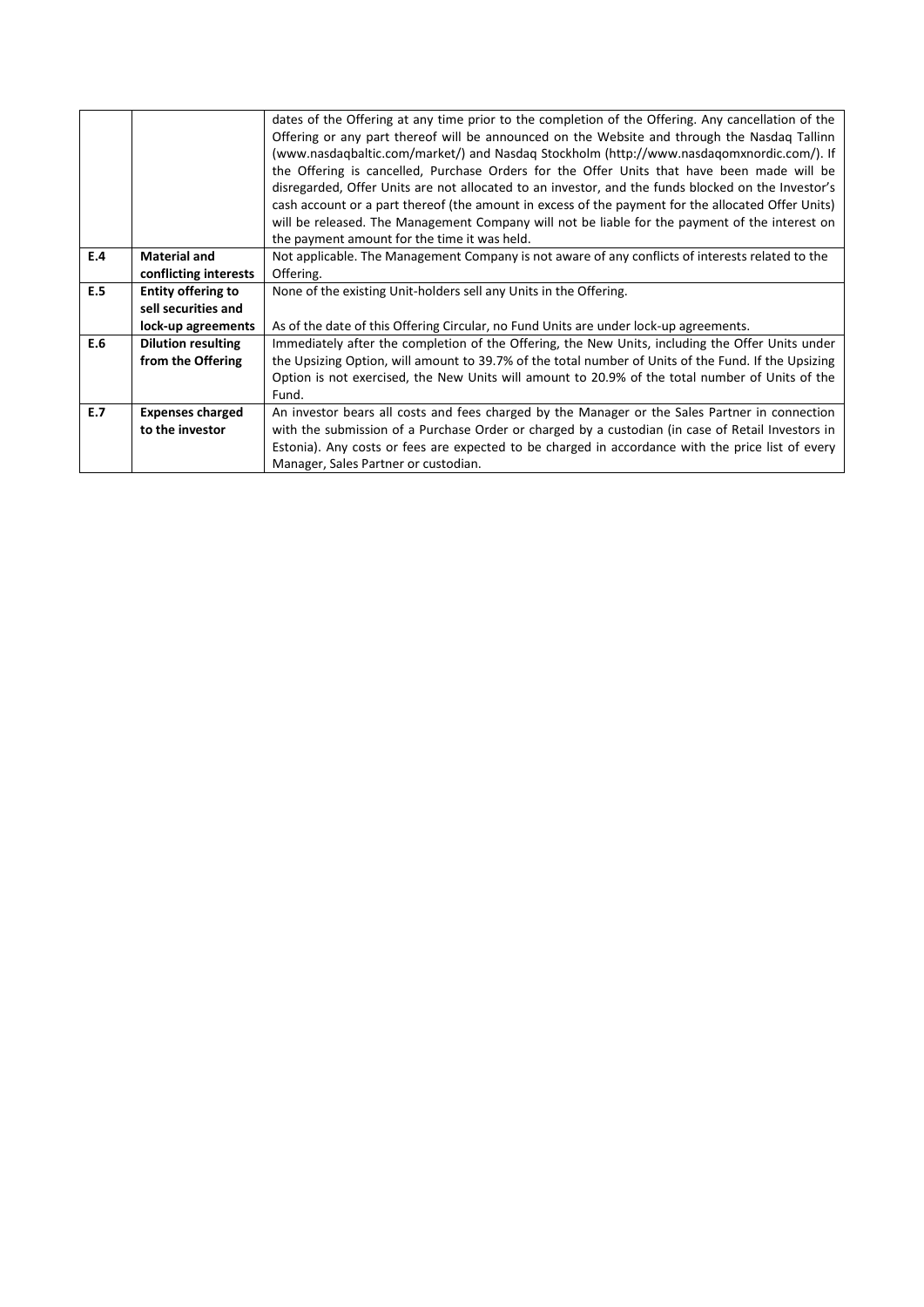### 3. EXTENSION OF THE OFFER PERIOD, AMENDMENT OF KEY DATES AND **PRICING**

#### **Offer Period and Timetable of the Offering**

The Offer Period was set between 9 a.m. (Central European Time) on 9 May 2017 and 15 p.m. (Central European Time) on 31 May 2017 in the Offering Circular (page 116). After consultation with the Managers and Sales Partner, the Management Company has decided to amend and extend the Offer Period so that it will end at 15 p.m. (Central European Time) on 20 June 2017 (the "Offer Period").

Accordingly, also the following key dates that relate to the Combined Offering are amended and are expected to be as set out below:

| 9 May June to 20 June 2017 | Offer Period                                                                              |
|----------------------------|-------------------------------------------------------------------------------------------|
| On or about 21 June 2017   | Determination and announcement of the results of the Offering and of the allotment of the |
|                            | Offer Units ("Allotment Date")                                                            |
| On or about 26 June 2017   | Delivery of the New Units to Investors and payment for the New Units ("Settlement Date")  |
| On or about 26 June 2017   | Start of trading on the Nasdag Tallinn ("Listing Date in Tallinn")                        |
| On or about 30 June 2017   | Start of trading on the Nasdag Stockholm (Listing Date in Stockholm").                    |

The Management Company expects to announce the results of the Offering, including the final number of New Units on or about 21 June 2017 on the Website and via stock exchange releases on Nasdaq Tallinn [\(http://www.nasdaqbaltic.com/market/\)](http://www.nasdaqbaltic.com/market/) and on Nasdaq Stockholm [\(http://www.nasdaqomxnordic.com\)](http://www.nasdaqomxnordic.com/). The Placement Agreement to be entered into among the Management Company, Sales Partner and the Managers regarding placement of the Offer Units (on best effort basis) is planned to be executed no later than on 26 June 2017.

#### **Placement of Purchase orders by retail investors in Estonia**

As a result of extending the Offer Period, the instructions for value date in the Purchase Order to be submitted by retail investors in Estonia is updated. Other sections of the form below remain unchanged. An Investor wishing to subscribe for the Offer Units should contact a custodian that operates such investor's ECRS securities account and submit a Purchase Order for the purchase of Offer Units materially in the form set out below. The investor may use any method or form that such Investor's custodian offers to submit the Purchase Order (e.g. physically at the client service venue of the custodian, over the internet or by other means). The Purchase Order must include the following information:

| Owner of the securities        | name of the investor                           |
|--------------------------------|------------------------------------------------|
| account:                       |                                                |
| Securities account:            | number of the investor's securities account    |
| Custodian:                     | name of the investor's custodian               |
| Security:                      | Unit of Baltic Horizon Fund                    |
| ISIN code:                     | EE3500110244                                   |
| Amount of securities:          | the number of Offer Units for which the        |
|                                | investor wishes to subscribe                   |
| Price (per one Offer Unit):    |                                                |
| Transaction amount:            | the number of Offer Units for which the        |
|                                | investor wishes to subscribe multiplied by the |
|                                | Offer Price                                    |
| Counterparty                   | <b>Baltic Horizon Fund</b>                     |
| Securities account of          | 99102152485                                    |
| counterparty:                  |                                                |
| Custodian of the counterparty: | Swedbank AS                                    |
| Value date of the transaction: | 26 June 2017                                   |
| Type of transaction:           | "purchase"                                     |
| Type of settlement:            | "delivery versus payment                       |

#### **Pricing**

In the Prospectus, the Offer Price per Offer Unit was set to be 1.3220 EUR which corresponded to NAV of the Fund divided by the total number of the Fund's Units as at 30 April 2017. As a result of extending the Offer Period, a new NAV of per Fund unit will be calculated and published which will also be the Offer Price.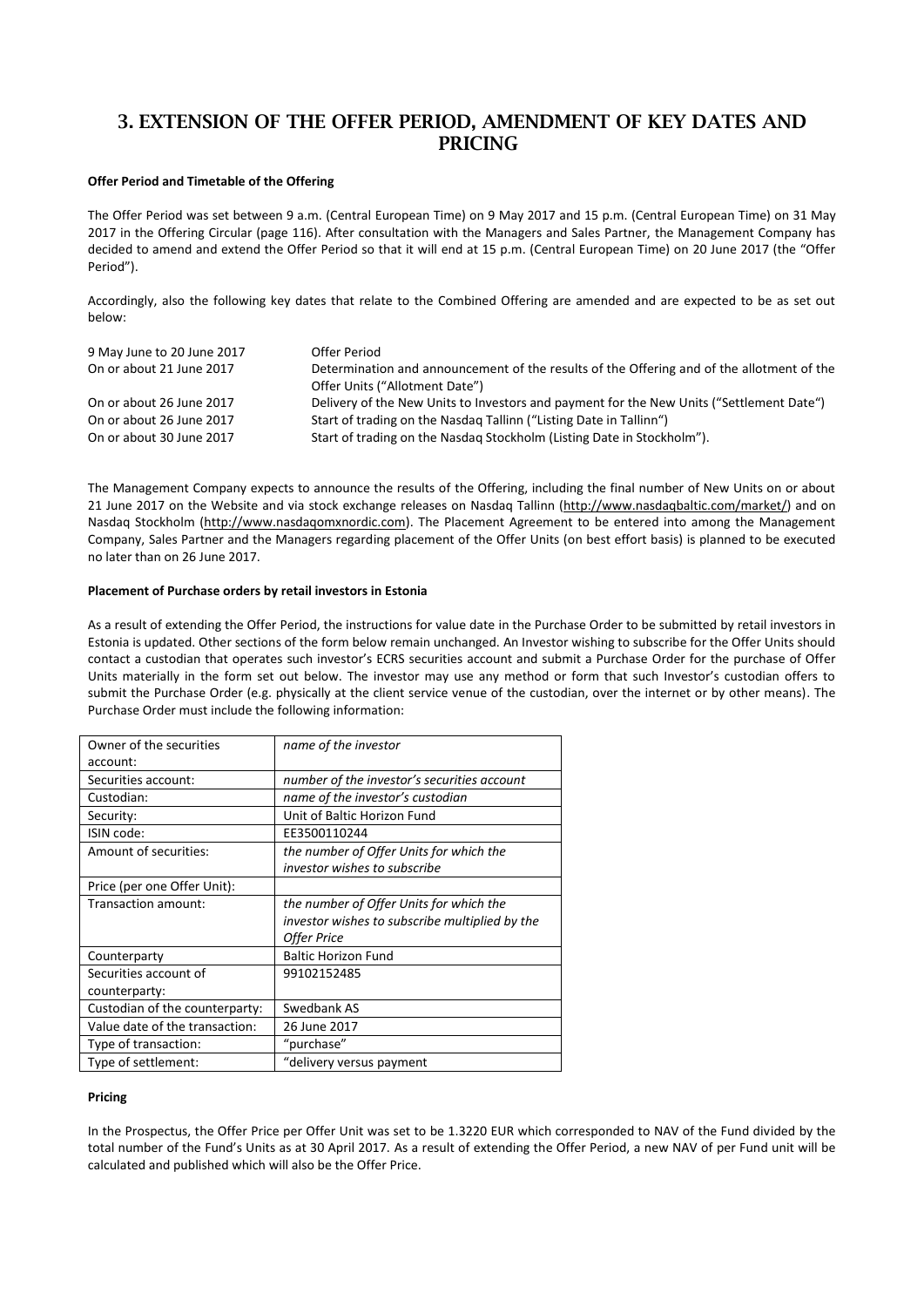As a result, the cover page of the Offering Circular is also amended to state that the offer price per Offer Unit (the "Offer Price") will will be equal to the NAV of the Unit as at 31 May 2017.

As of the date of this Prospectus Supplement, the Offer Price applicable is not included in the Offering Circular as allowed under Article 17 (3) of the Estonian Securities Market Act. However, the Offer Price shall not exceed EUR 1.345 per Offer Unit. The Offer Price will be determined based on the NAV of the Fund divided by the total number of the Fund's Units as at 31 May 2017.

See for further information on the NAV of the Fund in section 6.15 "NAV", section 6.8 "Valuation" and section 6 of the Fund Rules. Final information on the Offer Price will be filed as soon as possible, but not later than on 15 June 2017, to the EFSA and will be made public immediately on the Website and through Nasdaq Tallinn [\(http://www.nasdaqbaltic.com/market/\)](http://www.nasdaqbaltic.com/market/) and Nasdaq Stockholm [\(http://www.nasdaqomxnordic.com\)](http://www.nasdaqomxnordic.com/). Should NAV of the Fund divided by the total number of Fund's Units as at 31 May 2017 exceed EUR 1.345, the Management Company is likely to use the right of cancellation of the Offering as allowed under section 8.7 "Terms and conditions of the Offering" (page 119) of the Offering Circular.

The Offer Price will be expressed in Euros, but Investors subscribing for Units listed on Nasdaq Stockholm can subscribe also in Swedish kronas. As the Offer Price is in Euros, Investors wanting to subscribe in Swedish kronas will pay such amount in SEK corresponding to the Offer Price based on the currency exchange rate of Catella Bank S.A. as at the Allotment Date. The Offer Price will be the same in the Institutional Offering and in the Retail Offering.

### 4. WITHDRAWAL RIGHTS

In accordance with § 35 of the Estonian Securities Market Act and Article 16(2) of the Prospectus Directive (as implemented through national implementing legislation in each EU Member State), where a prospectus supplement has been published, investors who have already agreed to purchase or subscribe for the securities before the supplement is published shall have the right, exercisable within a time limit which shall not be shorter than two working days after the publication of the supplement, to withdraw their acceptances.

Investors wishing to exercise their withdrawal right after the publication of this Prospectus Supplement must do so by submitting a written withdrawal notice to the respective Manager or the Sales Partner through which the original Purchase Order was placed. Withdrawal notices may be submitted until 16 p.m. (Central European Time) on 5 June 2017. Any paid-in moneys by the Investor shall be refunded to the Investor not later than within 10 business days after receipt of the withdrawal notice. Further, according to the terms and conditions of the Offering, investors may amend or cancel the Purchase Order at any before the expiry of the Offer Period (described in more detail in section 8.7 "Terms and Conditions of the Offering" on page 118 of the Offering Circular).